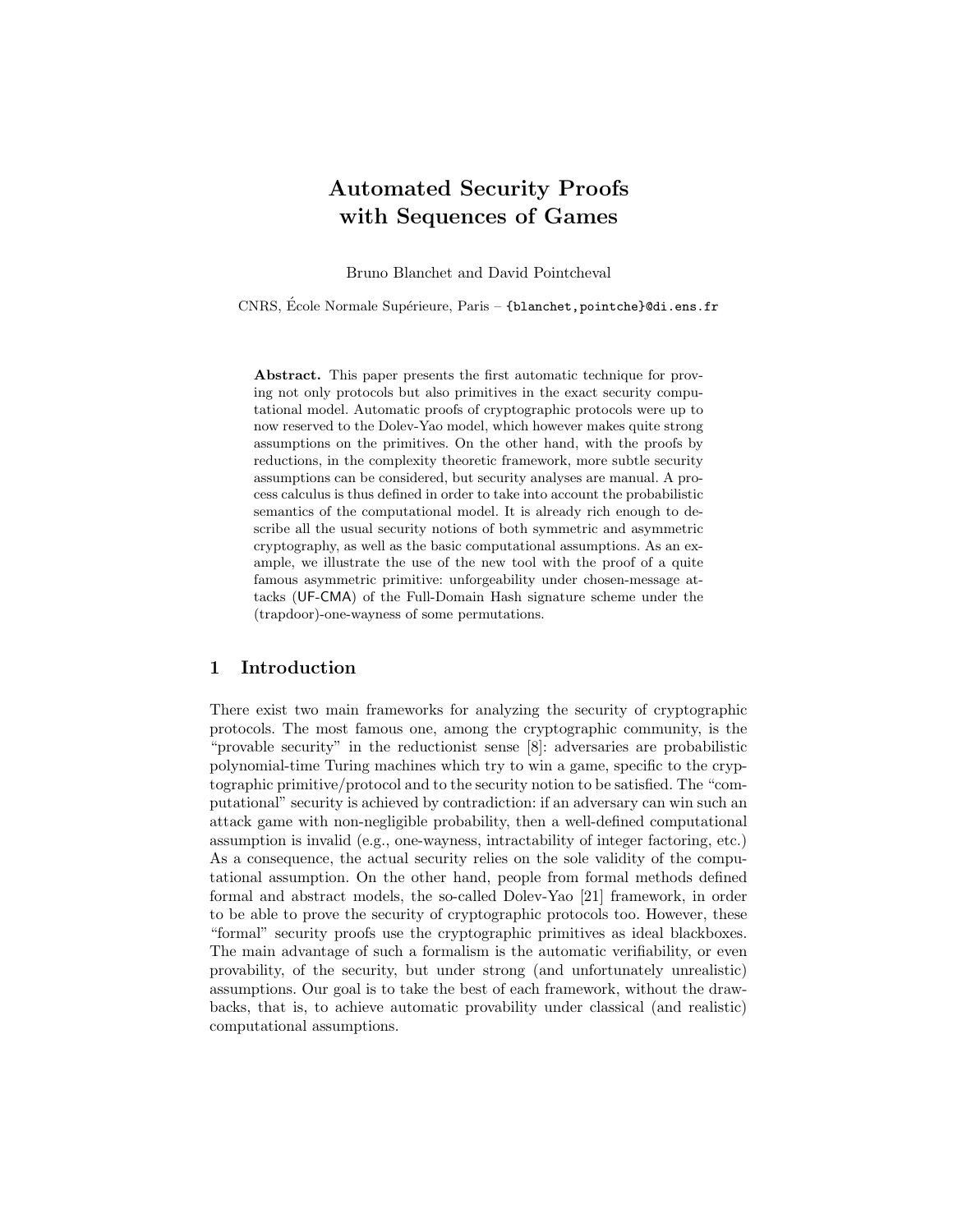The Computational Model. Since the seminal paper by Diffie and Hellman [20], complexity theory is tightly related to cryptography. Cryptographers indeed tried to use  $\mathcal{NP}$ -hard problems to build secure cryptosystems. Therefore, adversaries have been modeled by probabilistic polynomial-time Turing machines, and security notions have been defined by security games in which the adversary can interact with several oracles (which possibly embed some private information) and has to achieve a clear goal to win: for signature schemes, the adversary tries to forge a new valid message-signature pair, while it is able to ask for the signature of any message of its choice. Such an attack is called an existential forgery under chosen-message attacks [23]. Similarly, for encryption, the adversary chooses two messages, and one of them is encrypted. Then the goal of the adversary is to guess which one has been encrypted [22], with a probability significantly better than one half. Again, several oracles may be available to the adversary, according to the kind of attack (chosen-plaintext and/or chosenciphertext attacks [34, 35]). One can see in these security notions that computation time and probabilities are of major importance: an unlimited adversary can always break them, with probability one; or in a shorter period of time, an adversary can guess the secret values, by chance, and thus win the attack game with possibly negligible but non-zero probability. Security proofs in this framework consist in showing that if such an adversary can win with significant probability, within reasonable time, then a well-defined problem can be broken with significant probability and within reasonable time too. Such an intractable problem and the reduction will quantify the security of the cryptographic protocol.

Indeed, in both symmetric and asymmetric scenarios, most security notions cannot be unconditionally guaranteed (i.e. whatever the computational power of the adversary). Therefore, security generally relies on a computational assumption: for instance, the existence of one-way functions, or permutations, possibly trapdoor. A one-way function is a function  $f$  which anyone can easily compute, but given  $y = f(x)$  it is computationally intractable to recover x (or any pre-image of y). A one-way permutation is a bijective one-way function. For encryption, one would like the inversion to be possible for the recipient only: a trapdoor one-way permutation is a one-way permutation for which a secret information (the trapdoor) helps to invert the function on any point.

Given such objects, and thus computational assumptions about the intractability of the inversion (without trapdoors), we would like that security could be achieved without any additional assumptions. The only way to "formally" prove such a fact is by showing that an attacker against the cryptographic protocol can be used as a sub-part in an algorithm (the reduction) that can break the basic computational assumption.

Observational Equivalence and Sequence of Games. Initially, reductionist proofs consisted in presenting a reduction, and then proving that the view of the adversary provided by the reduction was (almost) indistinguishable to the view of the adversary during a real attack. Such an indistinguishability was quite technical and error-prone. Victor Shoup [37] suggested to prove it by small changes [11], using a "sequence of games" (a.k.a. the game hopping technique) that the ad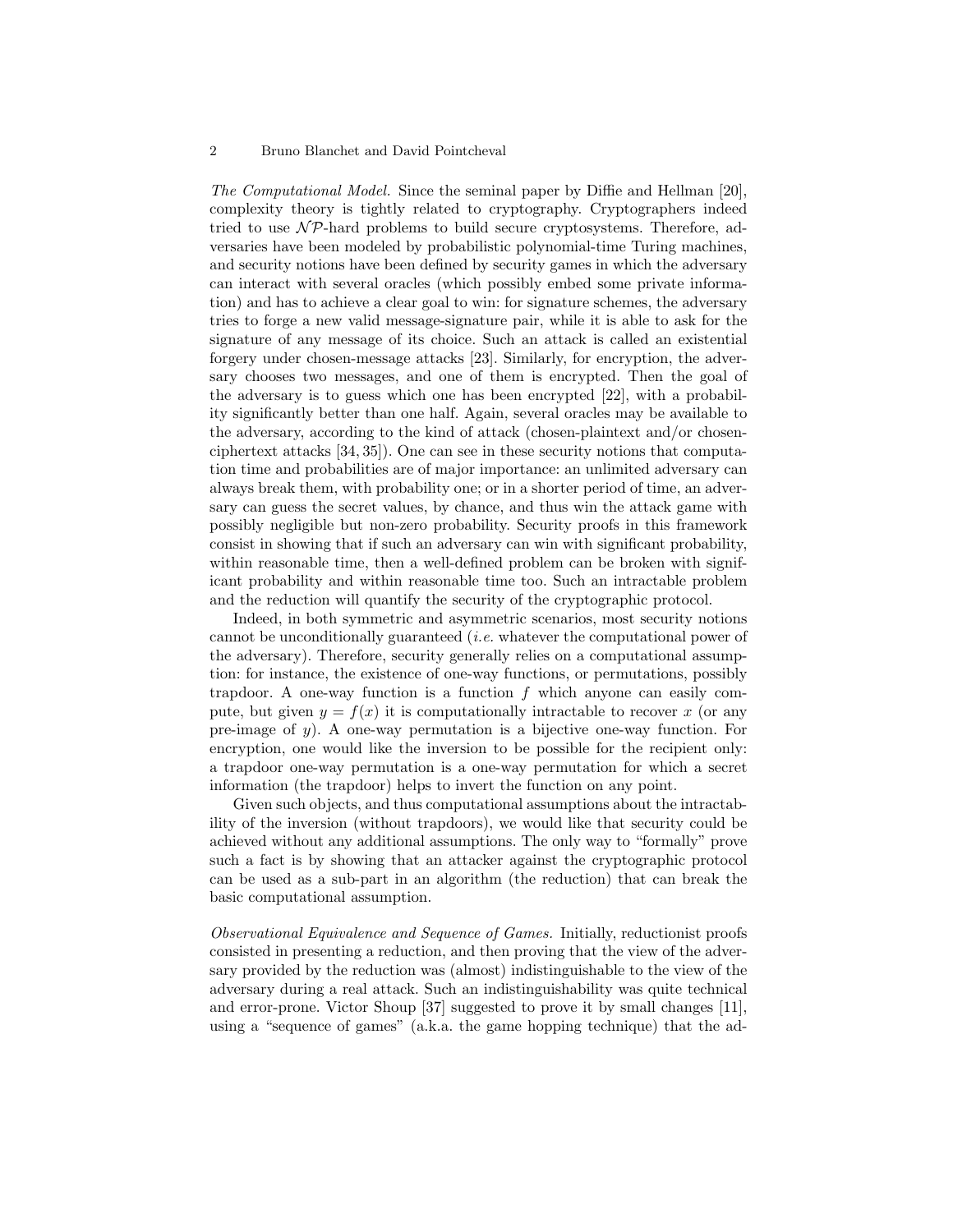versary plays, starting from the real attack game. Two consecutive games look either identical, or very close to each other in the view of the adversary, and thus involve a statistical distance, or a computational one. In the final game, the adversary has clearly no chance to win at all. Actually, the modifications of games can be seen as "rewriting rules" of the probability distributions of the variables involved in the games. They may consist of a simple renaming of some variables, and thus to perfectly identical distributions. They may introduce unlikely differences, and then the distributions are "statistically" indistinguishable. Finally, the rewriting rule may be true under a computational assumption only: then appears the computational indistinguishability.

In formal methods, games are replaced with processes using perfect primitives modeled by function symbols in an algebra of terms. "Observational equivalence" is a notion similar to indistinguishability: it expresses that two processes are perfectly indistinguishable by any adversary. The proof technique typically used for observational equivalence is however quite different from the one used for computational proofs. Indeed, in formal models, one has to exploit the absence of algebraic relations between function symbols in order to prove equivalence; in contrast to the computational setting, one does not have observational equivalence hypotheses  $(i.e.$  indistinguishability hypotheses), which specify security properties of primitives, and which can be combined in order to obtain a proof of the protocol.

Related Work. Following the seminal paper by Abadi and Rogaway [1], recent results [32, 18, 25] show the soundness of the Dolev-Yao model with respect to the computational model, which makes it possible to use Dolev-Yao provers in order to prove protocols in the computational model. However, these results have limitations, in particular in terms of allowed cryptographic primitives (they must satisfy strong security properties so that they correspond to Dolev-Yao style primitives), and they require some restrictions on protocols (such as the absence of key cycles).

Several frameworks exist for formalizing proofs of protocols in the computational model. Backes, Pfitzmann, and Waidner [5, 6, 3] have designed an abstract cryptographic library and shown its soundness with respect to computational primitives, under arbitrary active attacks. Backes and Pfitzmann [4] relate the computational and formal notions of secrecy in the framework of this library. Recently, this framework has been used for a computationally-sound machinechecked proof of the Needham-Schroeder-Lowe protocol [38]. Canetti [16] introduced the notion of universal composability. With Herzog [17], they show how a Dolev-Yao-style symbolic analysis can be used to prove security properties of protocols within the framework of universal composability, for a restricted class of protocols using public-key encryption as only cryptographic primitive. Then, they use the automatic Dolev-Yao verification tool ProVerif [12] for verifying protocols in this framework. Lincoln, Mateus, Mitchell, Mitchell, Ramanathan, Scedrov, and Teague [29–31, 36, 33] developed a probabilistic polynomial-time calculus for the analysis of cryptographic protocols. Datta et al [19] have designed a computationally sound logic that enables them to prove computational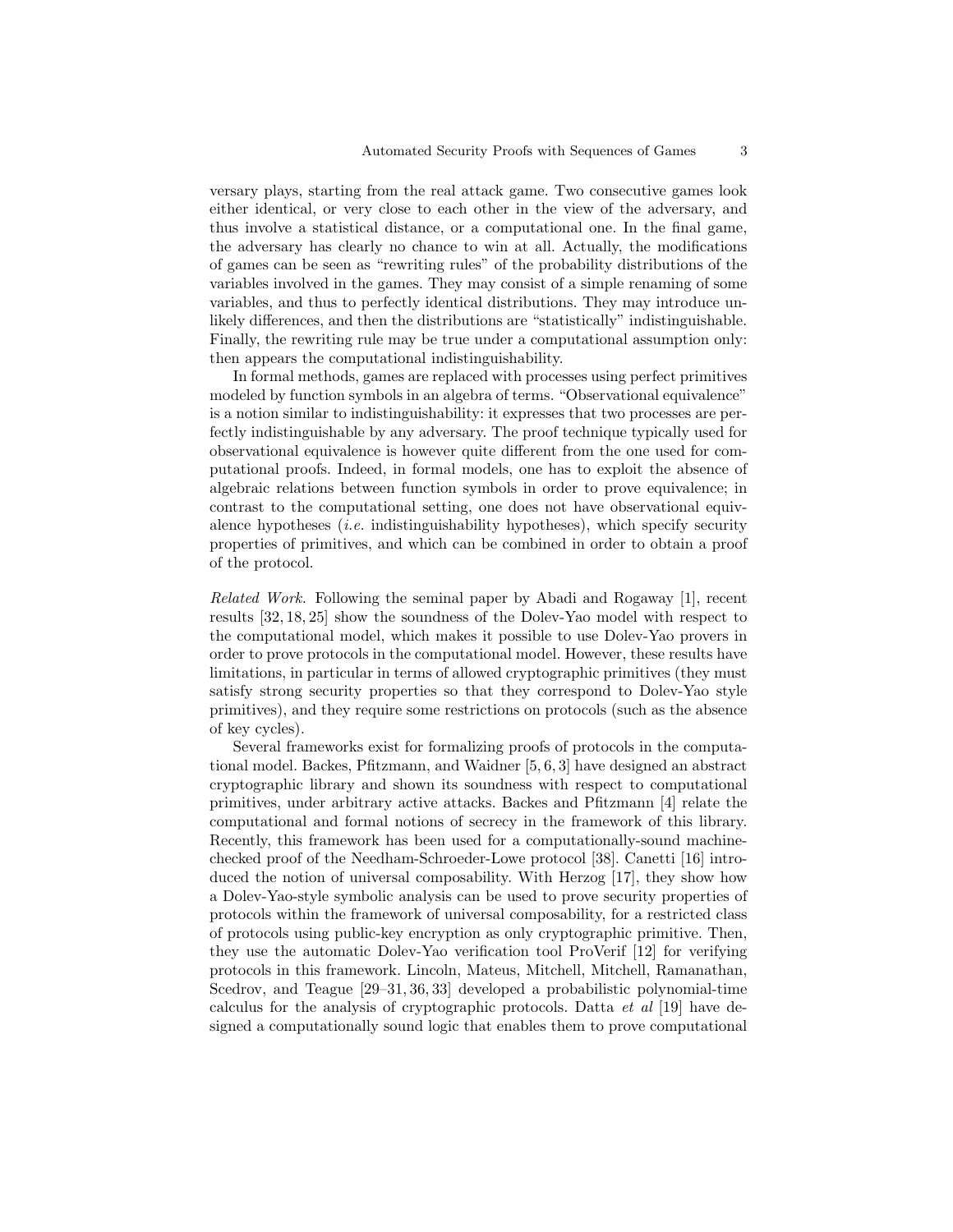security properties using a logical deduction system. These frameworks can be used to prove security properties of protocols in the computational sense, but except for [17] which relies on a Dolev-Yao prover, they have not been automated up to now, as far as we know.

Laud [26] designed an automatic analysis for proving secrecy for protocols using shared-key encryption, with passive adversaries. He extended it [27] to active adversaries, but with only one session of the protocol. This work is the closest to ours. We extend it considerably by handling more primitives, a variable number of sessions, and evaluating the probability of an attack. More recently, he [28] designed a type system for proving security protocols in the computational model. This type system handles shared- and public-key encryption, with an unbounded number of sessions. This system relies on the Backes-Pfitzmann-Waidner library. A type inference algorithm is sketched in [2].

Barthe, Cerderquist, and Tarento [7, 39] have formalized the generic model and the random oracle model in the interactive theorem prover Coq, and proved signature schemes in this framework. In contrast to our specialized prover, proofs in generic interactive theorem provers require a lot of human effort, in order to build a detailed enough proof for the theorem prover to check it.

Halevi [24] explains that implementing an automatic prover based on sequences of games would be useful, and suggests ideas in this direction, but does not actually implement one.

Our prover, which we describe in this paper, was previously presented in [13, 14], but in a more restricted way. It was indeed applied only to classical, Dolev-Yao-style protocols of the literature, such as the Needham-Schroeder public-key protocol. In this paper, we show that it can also be used for the proof of security of cryptographic primitives. [13, 14] considered only asymptotic proofs. In this paper, we have extended the prover for providing exact security proofs. We also extend it to the proof of authentication properties, while [13, 14] considered only secrecy properties. Finally, we also show how to model a random oracle.

Achievements. As in [13, 14], our goal is to fill the gap between the two usual techniques (computational and formal methods), but with a direct approach, in order to get the best of each: a computationally sound technique, which an automatic prover can apply. More precisely, we adapt the notion of observational equivalence so that it corresponds to the indistinguishability of games. To this aim, we also adapt the notion of processes: our processes run in time  $t$  and work with bit-strings. Furthermore, the process calculus has a probabilistic semantics, so that a measure can be defined on the distinguishability notion, or the observational equivalence, which extends the "perfect indistinguishability": the distance between two views of an adversary. This distance is due to the application of a transformation, which is purely syntactic. The transformations are rewriting rules, which yield a game either equivalent or almost equivalent under a "computational assumption". For example, we define a rewriting rule, which is true under the one-wayness of a specific function. The automatic prover tries to apply the rewriting rules until the winning event, which is executed in the original attack game when the adversary breaks the cryptographic protocol, has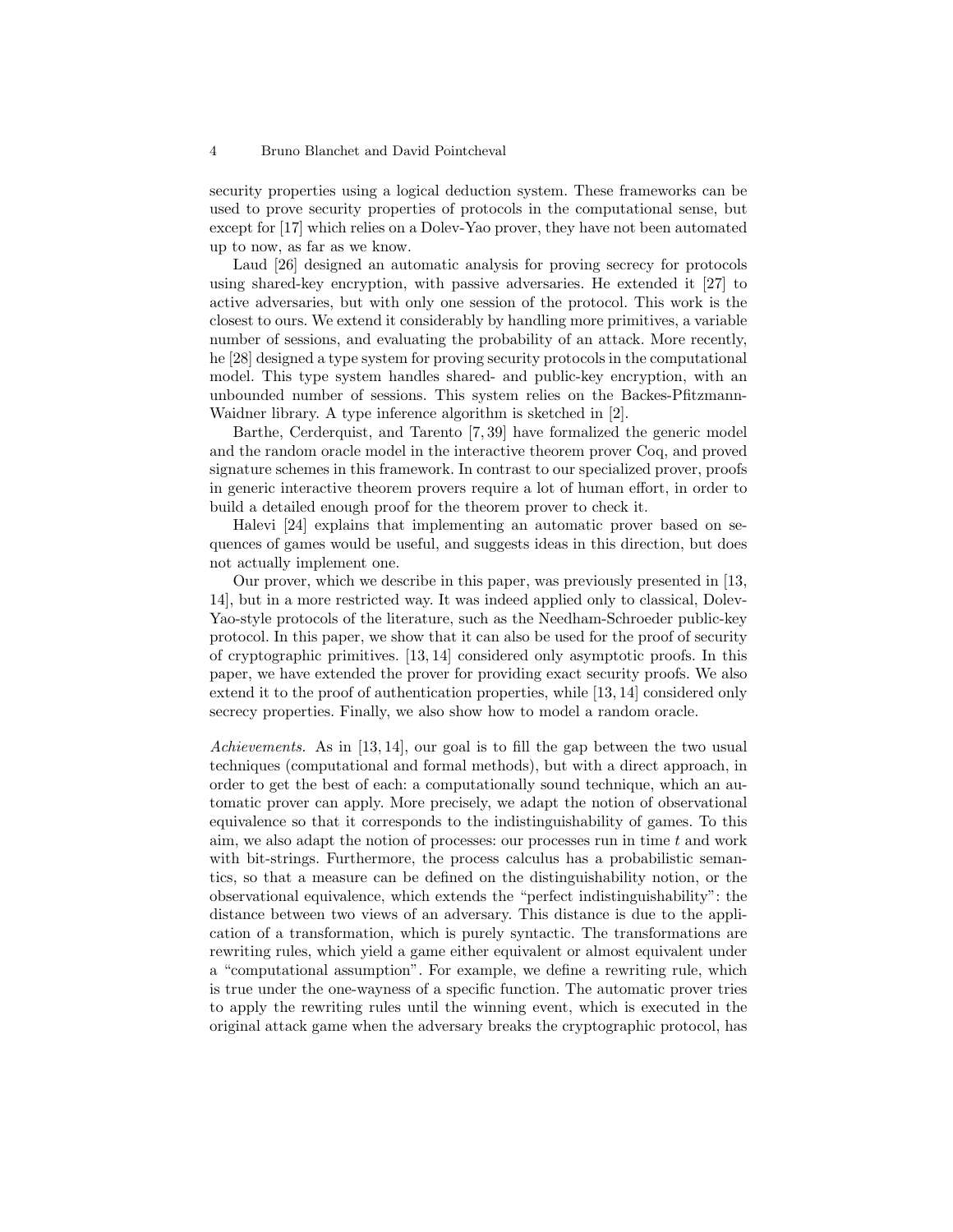totally disappeared: the adversary eventually has a success probability 0. We can then upper-bound the success probability of the adversary in the initial game by the sum of all gaps.

Our prover also provides a manual mode in which the user can specify the main rewriting steps that the prover has to perform. This allows the system to prove protocols in situations in which the automatic proof strategy does not find the proof, and to direct the prover towards a specific proof, for instance a proof that yields a better reduction, since exact security is now dealt with.

# 2 A Calculus for Games

#### 2.1 Description of the Calculus

In this section, we review the process calculus defined in [13, 14] in order to model games as done in computational security proofs. This calculus has been carefully designed to make the automatic proof of cryptographic protocols easier. One should note that the main addition from previous models [33, 28] is the introduction of arrays, which allow us to formalize the random oracle model [9], but also the authenticity (unforgeability) in several cryptographic primitives, such as signatures, message authentication codes, but also encryption schemes. Arrays allow us to have full access to the whole memory state of the system, and replace lists often used in cryptographic proofs. For example, in the case of a random oracle, one generally stores the input and output of the random oracle in a list. In our calculus, they are stored in arrays.

Contrarily to [13, 14], we adopt the exact security framework [10], instead of the asymptotic one. The cost of the reductions, and the probability loss will thus be precisely determined. We also adapt the syntax of our calculus, in order to be closer to the usual syntax of cryptographic games.

In this calculus, we denote by T types, which are subsets of bitstring  $\perp$  = bitstring ∪ { $\perp$ }, where bitstring is the set of all bit-strings and  $\perp$  is a special symbol. A type is said to be *fixed-length* when it is the set of all bit-strings of a certain length. A type  $T$  is said to be *large* when its cardinal is large enough so that we can consider collisions between elements of T chosen randomly with uniform probability quite unlikely, but still keeping track of the small probability. Such an information is useful for the strategy of the prover. The boolean type is predefined:  $bool = \{true, false\}$ , where true = 1 and false = 0.

The calculus also assumes a finite set of function symbols  $f$ . Each function symbol f comes with a type declaration  $f: T_1 \times ... \times T_m \to T$ . Then, the function symbol f corresponds to a function, also denoted f, from  $T_1 \times \ldots \times T_m$ to T, such that  $f(x_1, \ldots, x_m)$  is computable in time  $t_f$ , which is bounded by a function of the length of the inputs  $x_1, \ldots, x_m$ . Some predefined functions use the infix notation:  $M = N$  for the equality test (taking two values of the same type T and returning a value of type *bool*),  $M \wedge N$  for the boolean and (taking and returning values of type bool).

Let us now illustrate on an example how we represent games in our process calculus. As we shall see in the next sections, this example comes from the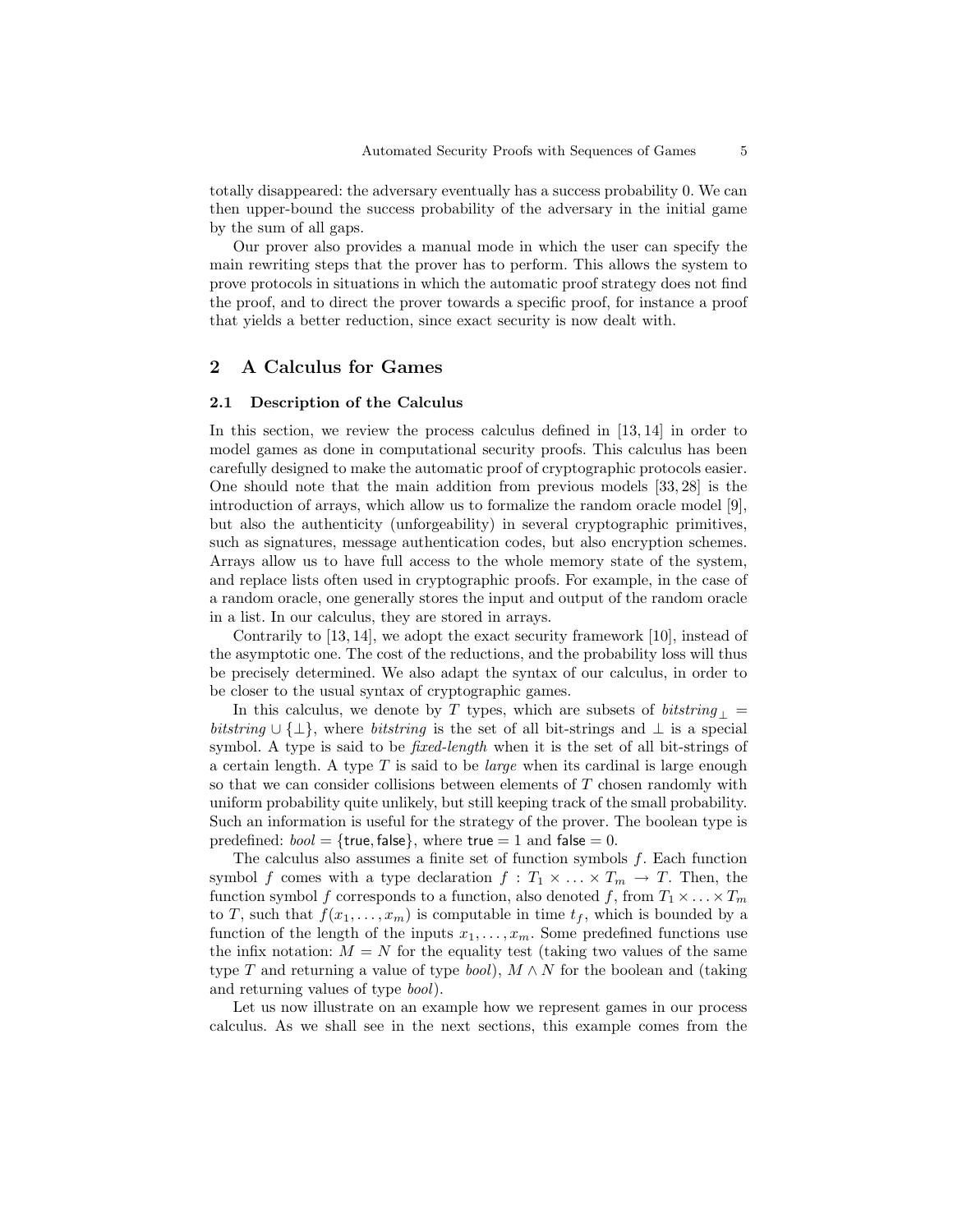definition of security of the Full-Domain Hash (FDH) signature scheme [9]. This example uses the function symbols hash, pkgen, skgen, f, and invf (such that  $x \mapsto \text{invf}(sk, x)$  is the inverse of the function  $x \mapsto f(pk, x)$ , which will all be explained later in detail. We define an oracle  $Ogen$  which chooses a random seed r, generates a key pair  $(pk, sk)$  from this seed, and returns the public key  $pk$ .

$$
Ogen():= r \stackrel{R}{\leftarrow} seed; pk \leftarrow pkgen(r); sk \leftarrow skgen(r); \textbf{return}(pk)
$$

The seed  $r$  is chosen randomly with uniform probability in the type seed by the construct  $r \stackrel{R}{\leftarrow} seed$ . (The type seed must be a fixed-length type, because probabilistic bounded-time Turing machines can choose random numbers uniformly only in such types. The set of bit-strings seed is associated to a fixed value of the security parameter.)

Next, we define a signature oracle OS which takes as argument a bit-string m and returns its FDH signature, computed as  $\text{invf}(sk, \text{hash}(m))$ , where sk is the secret key, so this oracle could be defined by

$$
OS(m: \text{bitstring}) := \text{return}(\text{invf}(\textit{sk}, \text{hash}(m)))
$$

where  $m$ : bitstring means that m is of type bitstring, that is, it is any bitstring. However, this oracle can be called several times, say at most  $qS$  times. We express this repetition by **foreach** iS  $\leq qS$  do OS, meaning that we make available qS copies of OS, each with a different value of the index  $iS \in [1, qS]$ . Furthermore, in our calculus, variables defined in repeated oracles are arrays with a cell for each call to the oracle, so that we can remember the values used in all calls to the oracles. Here,  $m$  is then an array indexed by *iS*. Along similar lines, the copies of the oracle  $OS$  itself are indexed by  $iS$ , so that the caller can specify exactly which copy of  $OS$  he wants to call, by calling  $OS[iS]$  for a specific value of  $iS$ . So we obtain the following formalization of this oracle:

foreach  $iS \le qS$  do  $OS[iS](m[iS] : bitstring) := \textbf{return}(\text{invf}(sk, \text{hash}(m[iS]))$ (1)

Note that sk has no array index, since it is defined in the oracle  $Ogen$ , which is executed only once.

We also define a test oracle  $OT$  which takes as arguments a bit-string  $m'$ and a candidate signature s of type  $D$  and executes the event forge when s is a forged signature of  $m'$ , that is, s is a correct signature of  $m'$  and the signature oracle has not been called on  $m'$ . The test oracle can be defined as follows:

$$
OT(m': bitstring, s: D) := \textbf{if } f(pk, s) = \text{hash}(m') \textbf{ then}
$$
  
find  $u \leq qS$  such that  $(\text{defined}(m[u]) \land m' = m[u])$  then end  
else event forge

It first tests whether  $f(pk, s) = hash(m')$ , as the verification algorithm of FDH would do. When the equality holds, it executes the **then** branch; otherwise, it executes the else branch which is here omitted. In this case, it ends the oracle, as if it executed **end**. When the test  $f(pk, s) = hash(m')$  succeeds, the process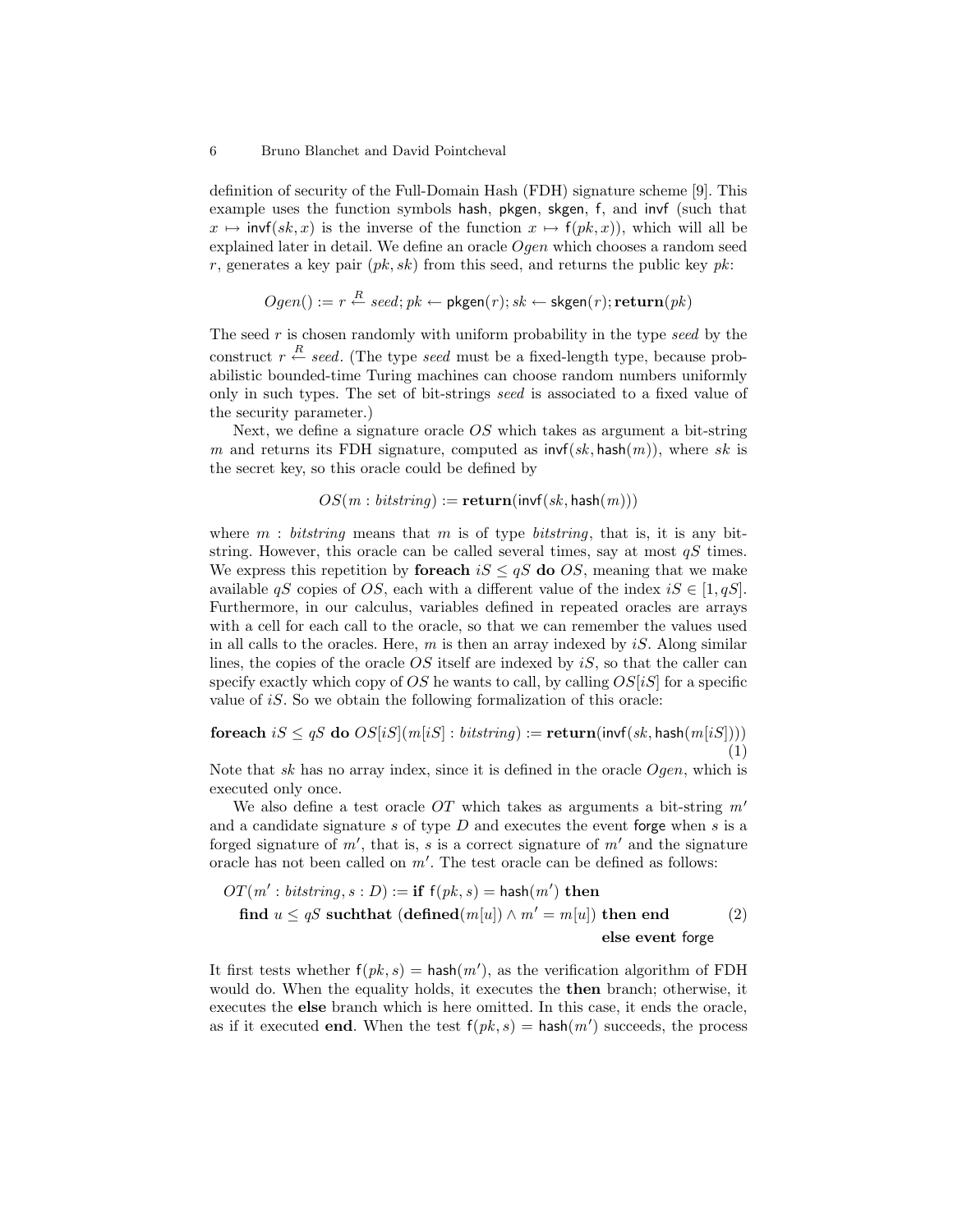performs an array lookup: it looks for an index u in  $[1, qS]$  such that  $m[u]$  is defined and  $m' = m[u]$ . If such an u is found, that is, m' has already been received by the signing oracle, we simply end the oracle. Otherwise, we execute the event forge and implicitly end the oracle. Arrays and array lookups are crucial in this calculus, and will help to model many properties which were hard to capture.

Finally, we add a hash oracle, which is similar to the signing oracle OS but returns the hash of the message instead of its signature:

foreach  $iH \leq qH$  do  $OH[iH](x[iH] : bitstring) := \text{return}(\text{hash}(x[iH]))$ 

To lighten the notation, some array indexes can be omitted in the input we give to our prover. Precisely, when x is defined under foreach  $i_1 \leq n_1 \dots$  foreach  $i_m \leq$  $n_m$ , x is always an array with indexes  $i_1, \ldots, i_m$ , so we abbreviate all occurrences of  $x[i_1, \ldots, i_m]$  by x. Here, all array indexes in OS and OH can then be omitted.

We can remark that the signature and test oracles only make sense after the generation oracle  $Ogen$  has been called, since they make use of the keys  $pk$  and sk computed by Ogen. So we define OS and OT after Ogen by a sequential composition. In contrast, OS and OT are simultaneously available, so we use a parallel composition  $Q_S \mid Q_T$  where  $Q_S$  and  $Q_T$  are the processes (1) and (2) respectively. Similarly,  $OH$  is composed in parallel with the rest of the process. So we obtain the following game which models the security of the FDH signature scheme in the random oracle model:

$$
G_0 = \textbf{foreach } iH \leq qH \textbf{ do } OH(x : bitstring) := \textbf{return(hash}(x))
$$
\n
$$
|\text{Ogen}|) := r \xleftarrow{R} seed; pk \leftarrow \text{pkgen}(r); sk \leftarrow \text{skgen}(r); \textbf{return}(pk);
$$
\n
$$
(\textbf{foreach } iS \leq qS \textbf{ do } OS(m : bitstring) := \textbf{return}(\text{invf}(sk, \text{hash}(m)))
$$
\n
$$
|\text{OT}(m' : bitstring, s : D) := \textbf{if } f(pk, s) = \text{hash}(m') \textbf{ then}
$$
\n
$$
\textbf{find } u \leq qS \textbf{ such that } (\textbf{defined}(m[u]) \wedge m' = m[u]) \textbf{ then end}
$$
\n
$$
\textbf{else } \textbf{event forge})
$$

Our calculus obviously also has a construct for calling oracles. However, we do not need it explicitly in this paper, because oracles are called by the adversary, not by processes we write ourselves.

As detailed in [13, 14], we require some *well-formedness invariants* to guarantee that several definitions of the same oracle cannot be simultaneously available, that bit-strings are of their expected type, and that arrays are used properly (that each cell of an array is assigned at most once during execution, and that variables are accessed only after being initialized). The formal semantics of the calculus can be found in [13].

## 2.2 Observational Equivalence

We denote by  $Pr[Q \leadsto a]$  the probability that the answer of Q to the oracle call  $Ostart()$  is a, where  $Ostart$  is an oracle called to start the experiment. We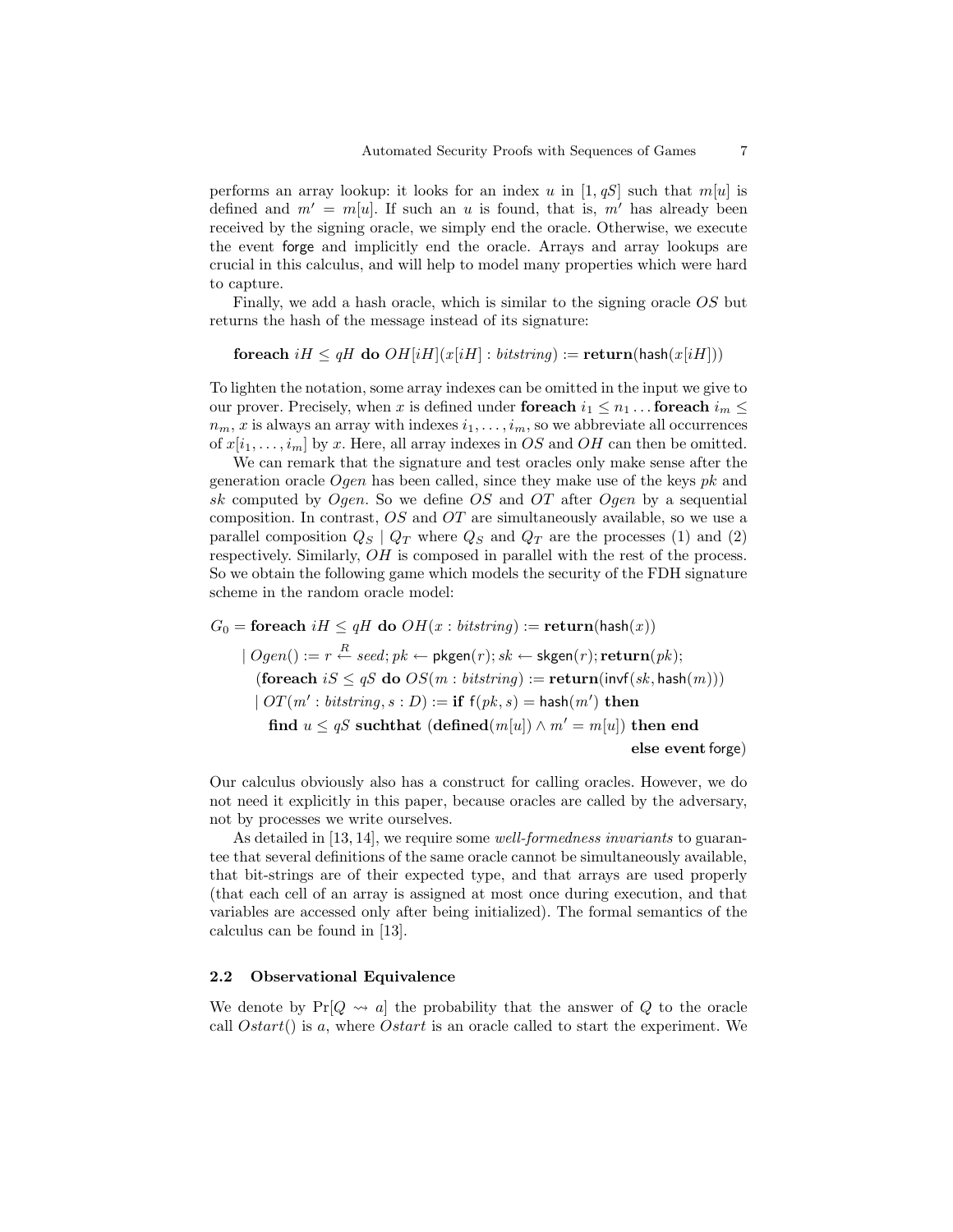denote by  $Pr[Q \leadsto \mathcal{E}]$  the probability that the process Q executes exactly the sequence of events  $\mathcal{E}$ , in the order of  $\mathcal{E}$ , when oracle  $Ostart()$  is called.

In the next definition, we use a context  $C$  to represent an algorithm that tries to distinguish Q from  $Q'$ . A context C is put around a process Q by  $C[Q]$ . This construct means that  $Q$  is put in parallel with some other process  $Q'$  contained in C, possibly hiding some oracles defined in  $Q$ , so that, when considering  $C'[C[Q]]$ ,  $C'$  cannot call these oracles. This will be detailed in the following of this section.

Definition 1 (Observational equivalence). Let  $Q$  and  $Q'$  be two processes that satisfy the well-formedness invariants.

A context C is said to be acceptable for Q if and only if C does not contain events, C and Q have no common variables, and C[Q] satisfies the wellformedness invariants.

We say that  $Q$  and  $Q'$  are observationally equivalent up to probability p, written  $Q \approx_p Q'$ , when for all t, for all contexts C acceptable for Q and Q' that run in time at most t, for all bit-strings a,  $|\Pr[C[Q] \leadsto a] - \Pr[C[Q'] \leadsto a]| \leq p(t)$ and  $\sum_{\mathcal{E}} |Pr[C[Q] \leadsto \mathcal{E}] - Pr[C[Q'] \leadsto \mathcal{E}]| \leq p(t).$ 

This definition formalizes that the probability that an algorithm C running in time t distinguishes the games Q and  $Q'$  is at most  $p(t)$ . The context C is not allowed to access directly the variables of  $Q$  (using  $find$ ). We say that a context C runs in time t, when for all processes  $Q$ , the time spent in C in any trace of  $C[Q]$  is at most t, ignoring the time spent in Q. (The runtime of a context is bounded. Indeed, we bound the length of messages in calls or returns to oracle O by a value  $\text{maxlen}(O, \text{arg}_i)$  or  $\text{maxlen}(O, \text{res}_i)$ . Longer messages are truncated. The length of random numbers created by  $C$  is bounded; the number of instructions executed by C is bounded; and the time of a function evaluation is bounded by a function of the length of its arguments.)

**Definition 2.** We say that Q executes event e with probability at most p if  $\sum_{\mathcal{E}, e \in \mathcal{E}} \Pr[C[Q] \leadsto \mathcal{E}] \leq p(t).$ and only if for all t, for all contexts  $C$  acceptable for  $Q$  that run in time t,

The above definitions allow us to perform proofs using sequences of indistinguishable games. The following lemma is straightforward:

**Lemma 1.** 1.  $\approx_p$  is reflexive and symmetric.

- 2. If  $Q \approx_p Q'$  and  $Q' \approx_{p'} Q''$ , then  $Q \approx_{p+p'} Q''$ .
- 3. If Q executes event e with probability at most p and  $Q \approx_{p'} Q'$ , then  $Q'$ executes event  $e$  with probability at most  $p + p'$ .
- 4. If  $Q \approx_{p} Q'$  and C is a context acceptable for Q and Q' that runs in time  $t_C$ , then  $\dot{C}[Q] \approx_{p'} C[Q']$  where  $p'(t) = p(t + t_C)$ .
- 5. If Q executes event e with probability at most p and C is a context acceptable for Q that runs in time  $t<sub>C</sub>$ , then  $C[Q]$  executes event e with probability at most p' where  $p'(t) = p(t + t_C)$ .

Properties 2 and 3 are key to computing probabilities coming from a sequence of games. Indeed, our prover will start from a game  $G_0$  corresponding to the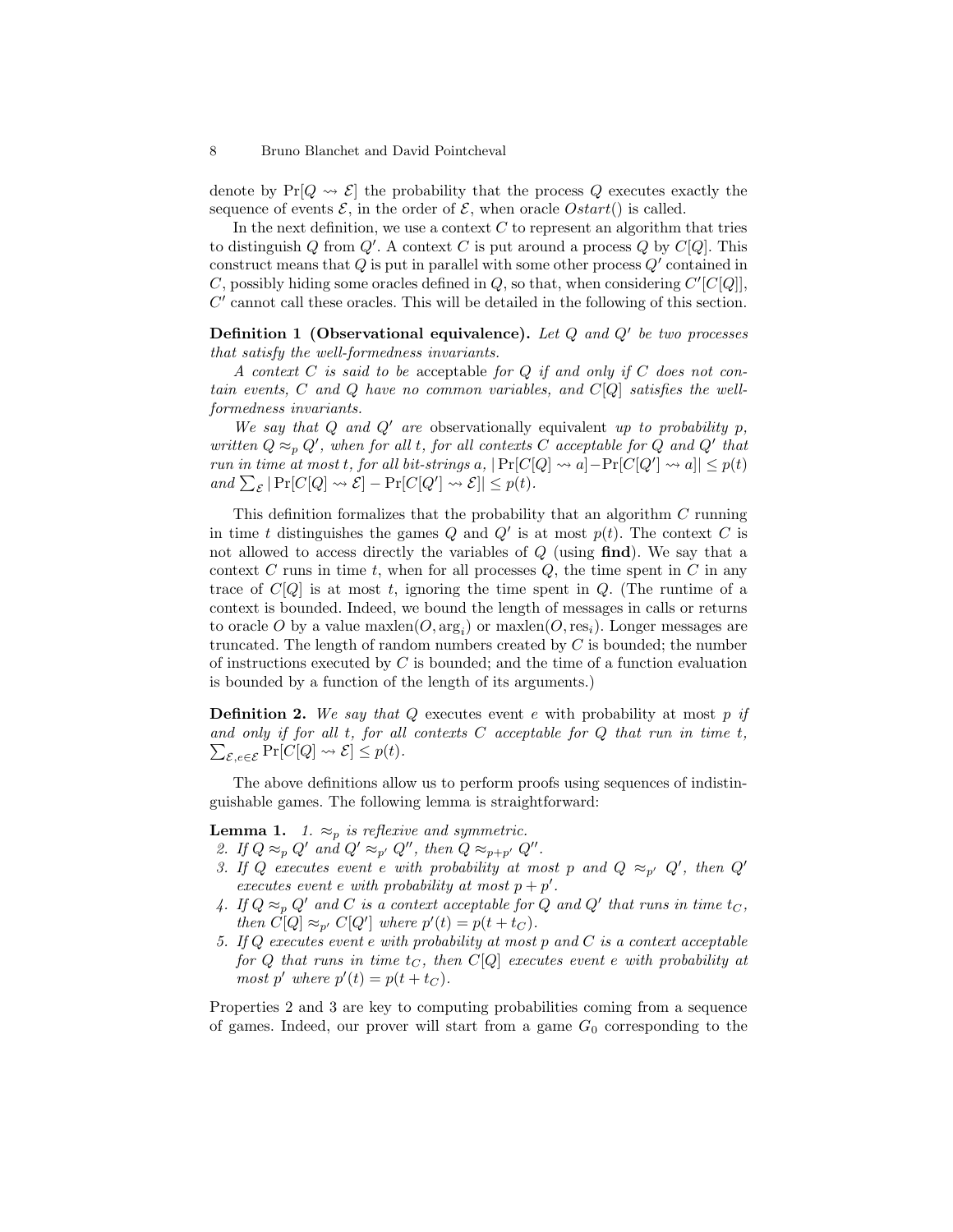initial attack, and build a sequence of observationally equivalent games  $G_0 \approx_{p_1}$  $G_1 \approx_{p_2} \ldots \approx_{p_m} G_m$ . By Property 2, we conclude that  $G_0 \approx_{p_1 + \ldots + p_m} G_m$ . By Property 3, we can bound the probability that  $G_0$  executes an event from the probability that  $G_m$  executes this event.

The elementary transformations used to build each game from the previous one can in particular come from an algorithmic assumption on a cryptographic primitive. This assumption needs to be specified as an observational equivalence  $L \approx_p R$ . To use it to transform a game G, the prover finds a context C such that  $G \approx_0 C[L]$  by purely syntactic transformations, and builds a game  $G'$  such that  $G' \approx_0 C[R]$  by purely syntactic transformations. C is the simulator usually defined for reductions. By Property 4, we have  $C[L] \approx_{p'} C[R]$ , so  $G \approx_{p'} G'$ . The context  $C$  typically hides the oracles of  $L$  and  $R$  so that they are visible from C but not from the adversary C' against  $G \approx_{p'} G'$ . The context  $C'[C]]$  then defines the adversary against the algorithmic assumption  $L \approx_{p} R$ .

If the security assumptions are initially not in the form of an equivalence  $L \approx_{p} R$ , one needs to manually prove such an equivalence that formalizes the desired security assumption. The design of such equivalences can be delicate, but this is a one-time effort: the same equivalence can be reused for proofs that rely on the same assumption. For instance, we give below such an equivalence for one-wayness, and use it not only for the proof of the FDH signature scheme, but also for proofs of encryption schemes as mentioned in Section 4.2. Similarly, the definition of security of a signature (UF-CMA) says that some event is executed with negligible probability. When we want to prove the security of a protocol using a signature scheme, we use a manual proof of an equivalence that corresponds to that definition, done once for UF-CMA in the long version of this paper [15].

The prover automatically establishes certain equivalences  $G_0 \approx_p G_m$  as mentioned above. However, the user can give only the left-hand side of the equivalence  $G_0$ ; the right-hand side  $G_m$  is obtained by the prover. As a consequence, the prover is in general not appropriate for proving automatically properties  $L \approx_{p} R$  in which L and R are both given a priori: the right-hand side found by the prover is unlikely to correspond exactly to the desired right-hand side. On the other hand, the prover can check security properties on the right-hand side  $G_m$  it finds, for example that the event forge cannot be executed by  $G_m$ . Using  $G_0 \approx_p G_m$ , it concludes that  $G_0$  executes forge with probability at most p.

# 3 Characterization of One-wayness and Unforgeability

In this section, we introduce the assumption (one-wayness) and the security notion (unforgeability) to achieve.

## 3.1 Trapdoor One-Way Permutations

Most cryptographic protocols rely on the existence of trapdoor one-way permutations. They are families of permutations, which are easy to compute, but hard to invert, unless one has a trapdoor.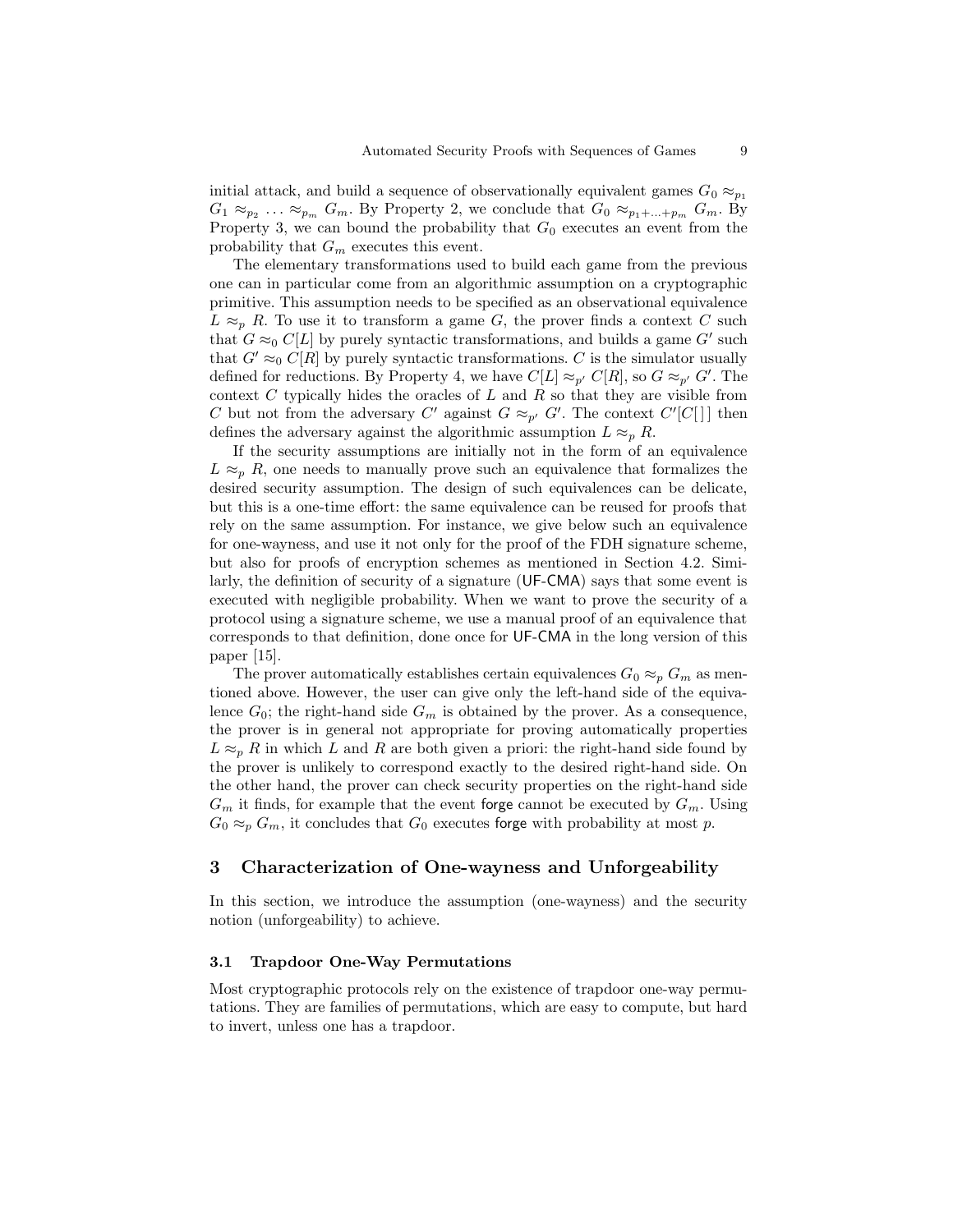**The Computational Model.** A family of permutations  $P$  onto a set D is defined by the three following algorithms:

- The key generation algorithm kgen (which can be split in two sub-algorithms pkgen and skgen). On input a seed  $r$ , the algorithm kgen produces a pair  $(pk, sk)$  of matching public and secret keys. The public key pk specifies the actual permutation  $f_{pk}$  onto the domain D.
- The *evaluation algorithm* f. Given a public key pk and a value  $x \in D$ , it outputs  $y = f_{pk}(x)$ .
- The *inversion algorithm* invf. Given an element y, and the trapdoor  $sk$ , invf outputs the unique pre-image x of y with respect to  $f_{pk}$ .

The above properties simply require the algorithms to be efficient. The "onewayness" property is more intricate, since it claims the "non-existence" of some efficient algorithm: one wants that the success probability of any adversary  $A$ within a reasonable time is small, where this success is commonly defined by

$$
\text{Succ}^{\text{ow}}_{\mathcal{P}}(\mathcal{A}) = \Pr\left[r \stackrel{R}{\leftarrow} seed, (pk, sk) \leftarrow \text{kgen}(r), x \stackrel{R}{\leftarrow} D, y \leftarrow f(pk, x), \right] \\ x' \leftarrow \mathcal{A}(pk, y) : x = x'
$$

.

Eventually, we denote by  $\mathsf{Succ}^{\mathsf{ow}}_{\mathcal{P}}(t)$  the maximal success probability an adversary can get within time t.

**Syntactic Rules.** Let seed be a large, fixed-length type, *pkey*, *skey*, and D the types of public keys, secret keys, and the domain of the permutations respectively. A family of trapdoor one-way permutations can then be defined as a set of four function symbols: skgen : seed  $\rightarrow$  skey generates secret keys; pkgen : seed  $\rightarrow$ pkey generates public keys; f : pkey  $\times D \to D$  and invf : skey  $\times D \to D$ , such that, for each  $pk$ ,  $x \mapsto f(pk, x)$  is a permutation of D, whose inverse permutation is  $x \mapsto \text{invf}(sk, x)$  when  $pk = pkgen(r)$  and  $sk = skgen(r)$ .

The one-wayness property can be formalized in our calculus by requiring that LR executes event invert with probability at most  $\mathsf{Succ}^{\mathsf{ow}}_{\mathcal{P}}(t)$  in the presence of a context that runs in time  $t$ , where

$$
LR = Ogen() := r_0 \stackrel{R}{\leftarrow} seed; x_0 \stackrel{R}{\leftarrow} D; \textbf{return}(\text{pkgen}(r_0), f(\text{pkgen}(r_0), x_0));
$$
  

$$
Oeq(x': D) := \textbf{if } x' = x_0 \textbf{ then event invert}
$$

Indeed, the event invert is executed when the adversary, given the public key **pkgen**( $r_0$ ) and the image of some  $x_0$  by f, manages to find  $x_0$  (without having the trapdoor).

In order to use the one-wayness property in proofs of protocols, our prover needs a more general formulation of one-wayness, using "observationally equivalent" processes. We thus define two processes which are actually equivalent unless  $LR$  executes event invert. We prove in the long version of this paper [15] the equivalence of Figure 1 where  $p^{\mathsf{ow}}(t) = n_{k} \times n_{f} \times \text{Succ}_{\mathcal{P}}^{\mathsf{ow}}(t + (n_{k}n_{f} - 1)t_{f} + (n_{k} 1/t_{\text{pkgen}}$ ,  $t_f$  is the time of one evaluation of f, and  $t_{\text{pkgen}}$  is the time of one evaluation of pkgen. In this equivalence, the function symbols pkgen': seed  $\rightarrow$  pkey and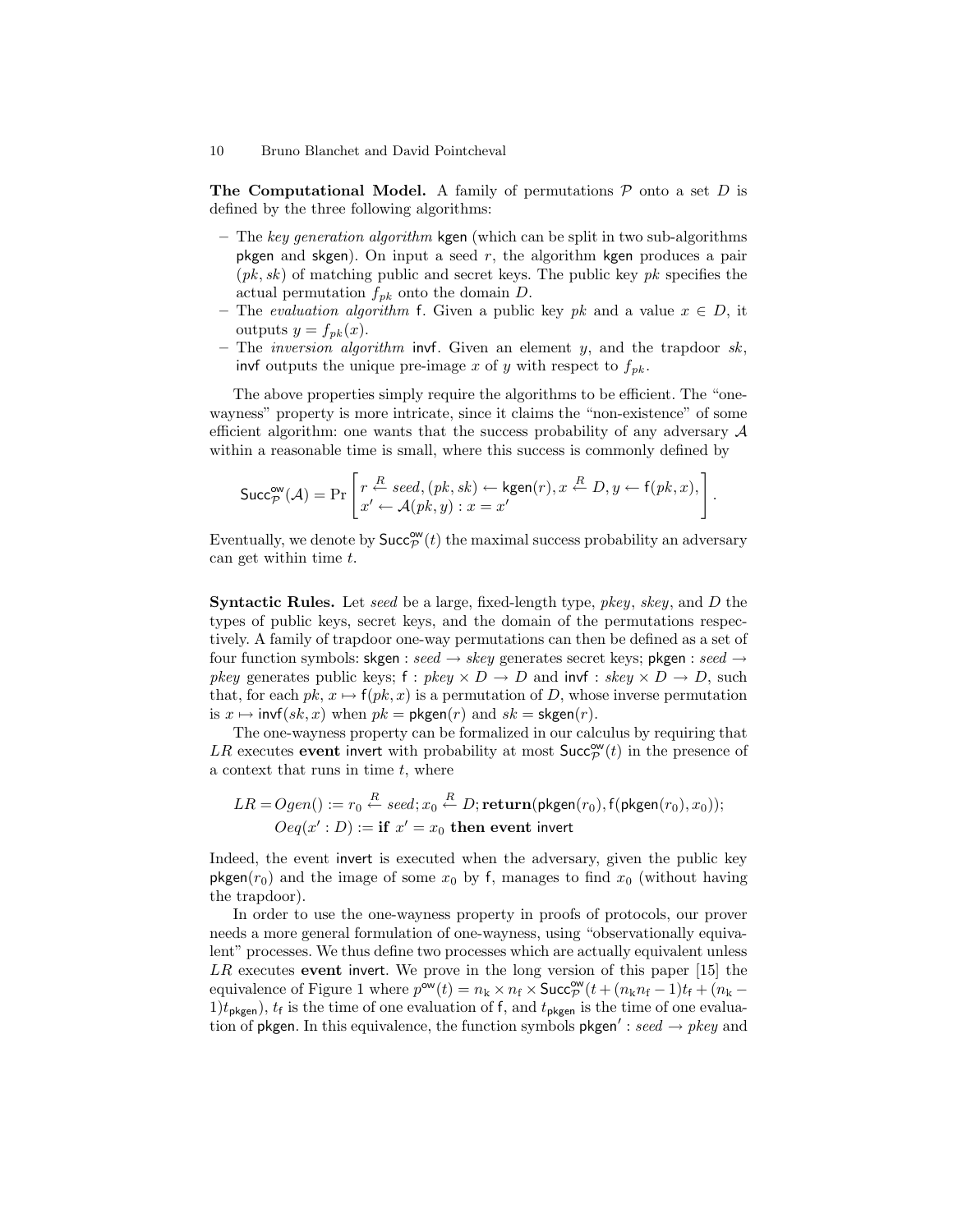\n**for each** 
$$
i_k \leq n_k
$$
 **do**  $r \stackrel{R}{\leftarrow} seed$ ;  $(Opk()$  :=  $return(\mathsf{pkgen}(r))$  | **for**  $i_f \leq n_f$  **do**  $x \stackrel{R}{\leftarrow} D$ ;  $(Oy()$  :=  $return(f(\mathsf{pkgen}(r), x))$  | **for**  $i_1 \leq n_1$  **do**  $Oeq(x' : D)$  :=  $return(x' = x)$  |  $Ox()$  :=  $return(x))$  |\n

\n\n $\approx_{p^{\text{ow}}}$  **for**  $i_k \leq n_k$  **do**  $r \stackrel{R}{\leftarrow} seed$ ;  $(Opk()$  :=  $return(\mathsf{pkgen}'(r))$  (3) |\n

\n\n**for**  $i_k \leq n_f$  **do**  $x \stackrel{R}{\leftarrow} D$ ;  $(Oy()$  :=  $return(f'(\mathsf{pkgen}'(r), x))$  |\n

\n\n**for**  $i_1 \leq n_1$  **do**  $Oeq(x' : D)$  :=  $if$  **defined**( $k$ ) **then**  $return(x' = x)$  **else**  $return(\mathsf{false})$  |\n

\n\n $Ox()$  :=  $k \leftarrow \text{mark}$ ;  $\text{return}(x))$ \n

Fig. 1. Definition of one-wayness

 $f': pkey \times D \to D$  are such that the functions associated to the primed symbols pkgen', f' are equal to the functions associated to their corresponding unprimed symbol pkgen,  $\overline{f}$ , respectively. We replace pkgen and  $\overline{f}$  with pkgen' and  $\overline{f}'$  in the right-hand side just to prevent repeated applications of the transformation with the same keys, which would lead to an infinite loop.

In this equivalence, we consider  $n_k$  keys pkgen( $r[i_k]$ ) instead of a single one, and  $n_f$  antecedents of f for each key,  $x[i_k, i_f]$ . The first oracle  $Opk[i_k]$  publishes the public key pkgen( $r[i_k]$ ). The second group of oracles first picks a new  $x[i_k, i_f]$ , and then makes available three oracles:  $Oy[i_k, i_f]$  returns the image of  $x[i_k, i_l]$  by f,  $Oeq[i_k, i_l, i_l]$  returns true when it receives  $x[i_k, i_l]$  as argument, and  $Ox[i_k, i_f]$  returns  $x[i_k, i_f]$  itself. The one-wayness property guarantees that when  $Ox[i_k, i_f]$  has not been called, the adversary has little chance of finding  $x[i_k, i_f]$ , so  $Oeq[i_{\rm k},i_{\rm f},i_{\rm 1}]$  returns false. Therefore, we can replace the left-hand side of the equivalence with its right-hand side, in which  $Ox[i_k, i_f]$  records that it has been called by defining  $k[i_k, i_f]$ , and  $Oeq[i_k, i_f, i_1]$  always returns false when  $k[i_k, i_f]$  is not defined, that is, when  $Ox[i_k, i_f]$  has not been called.

In the left-hand side of the equivalences used to specify primitives, the oracles must consist of a single return instruction. This restriction allows us to model many equivalences that define cryptographic primitives, and it simplifies considerably the transformation of processes compared to using the general syntax of processes. (In order to use an equivalence  $L \approx_p R$ , we need to recognize processes that can easily be transformed into  $C[L]$  for some context C, to transform them into  $C[R]$ . This is rather easy to do with such oracles: we just need to recognize terms that occur as a result of these oracles. That would be much more difficult with general processes.)

Since  $x \mapsto f(\mathsf{pkgen}(r), x)$  and  $x \mapsto \mathsf{invf}(\mathsf{skgen}(r), x)$  are inverse permutations, we have:

$$
\forall r: seed, \forall x : D, \text{invf}(\text{skgen}(r), f(\text{pkgen}(r), x)) = x \tag{4}
$$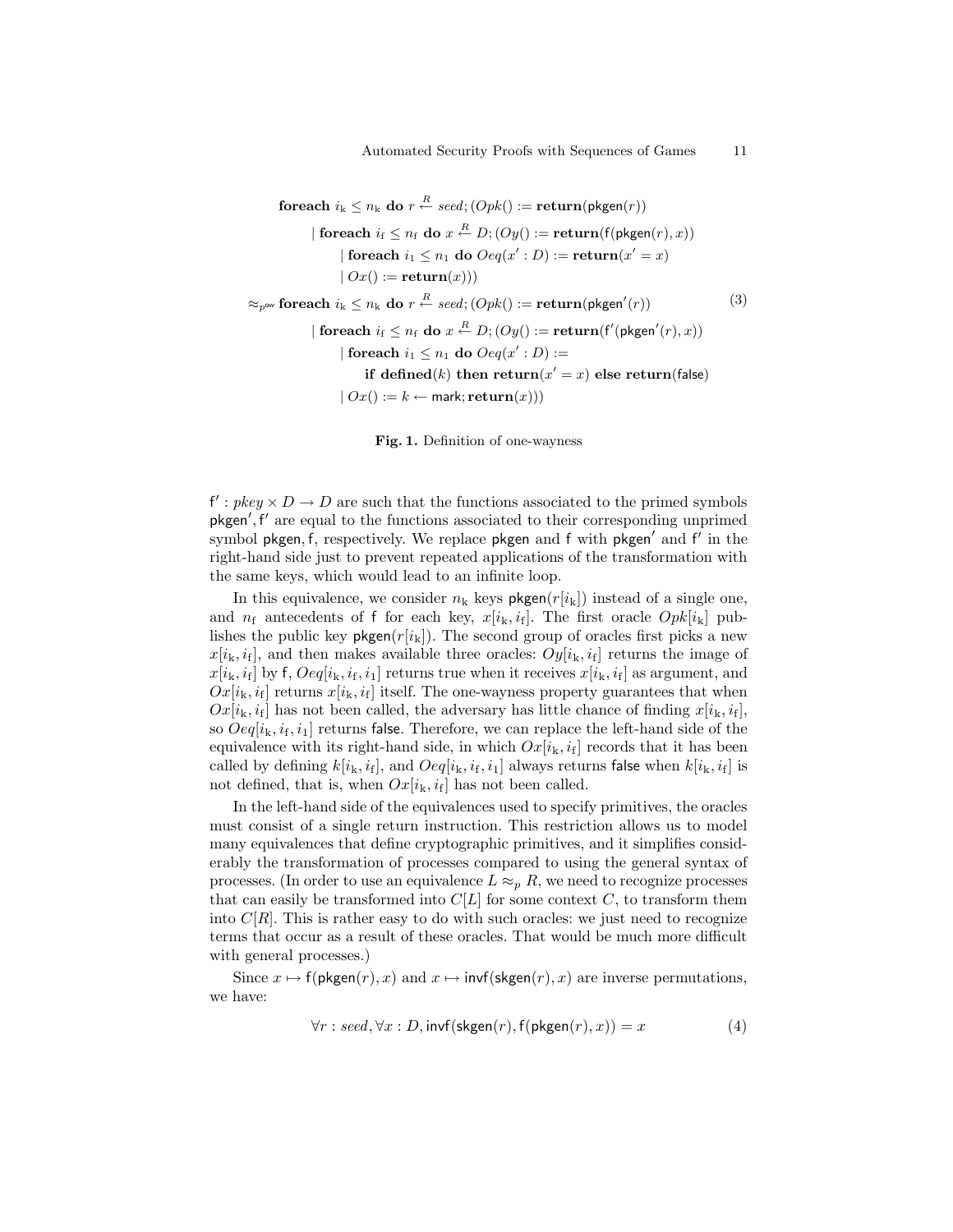Since  $x \mapsto f(pk, x)$  is injective,  $f(pk, x) = f(pk, x')$  if and only if  $x = x'$ :

$$
\forall pk : pkey, \forall x : D, \forall x' : D, (f(pk, x) = f(pk, x')) = (x = x')
$$
 (5)

Since  $x \mapsto f(pk, x)$  is a permutation, when x is a uniformly distributed random number, we can replace x with  $f(pk, x)$  everywhere, without changing the probability distribution. In order to enable automatic proof, we give a more restricted formulation of this result:

\n**forecast** 
$$
i_k \leq n_k
$$
 **do**  $r \stackrel{R}{\leftarrow} seed$ ;  $(Opk()$  := **return**( $pkgen(r)$ )  
\n $|$  **forecast**  $i_f \leq n_f$  **do**  $x \stackrel{R}{\leftarrow} D$ ;  $(Oant()$  := **return**( $invf(skgen(r), x)$ )  
\n $| \text{ } Oim()$  := **return** $(x)$ )  
\n $\approx_0$  **forecast**  $i_k \leq n_k$  **do**  $r \stackrel{R}{\leftarrow} seed$ ;  $(Opk()$  := **return**( $pkgen(r)$ )  
\n $| \text{ Green  $i_f \leq n_f$  **do**  $x \stackrel{R}{\leftarrow} D$ ;  $(Oant()$  := **return** $(x)$   
\n $| \text{ } Oim()$  := **return** $(f(pkgen(r), x))$ )\n$ 

\n\n**(6)**\n

which allows to perform the previous replacement only when  $x$  is used in calls to  $invf$ (skgen $(r), x$ ), where r is a random number such that r occurs only in  $p\text{kgen}(r)$  and  $invf(\text{skgen}(r), x)$  for some random numbers x.

### 3.2 Signatures

The Computational Model. A signature scheme  $S = (kgen, sign, verify)$  is defined by:

- $-$  The key generation algorithm kgen (which can be split in two sub-algorithms pkgen and skgen). On input a random seed  $r$ , the algorithm kgen produces a pair  $(pk, sk)$  of matching keys.
- The *signing algorithm* sign. Given a message  $m$  and a secret key  $sk$ , sign produces a signature  $\sigma$ . For sake of clarity, we restrict ourselves to the deterministic case.
- The verification algorithm verify. Given a signature  $\sigma$ , a message m, and a public key pk, verify tests whether  $\sigma$  is a valid signature of m with respect to pk.

We consider here *(existential)* unforgeability under adaptive chosen-message attack (UF-CMA) [23], that is, the attacker can ask the signer to sign any message of its choice, in an adaptive way, and has to provide a signature on a new message. In its answer, there is indeed the natural restriction that the returned message has not been asked to the signing oracle.

When one designs a signature scheme, one wants to computationally rule out existential forgeries under adaptive chosen-message attacks. More formally, one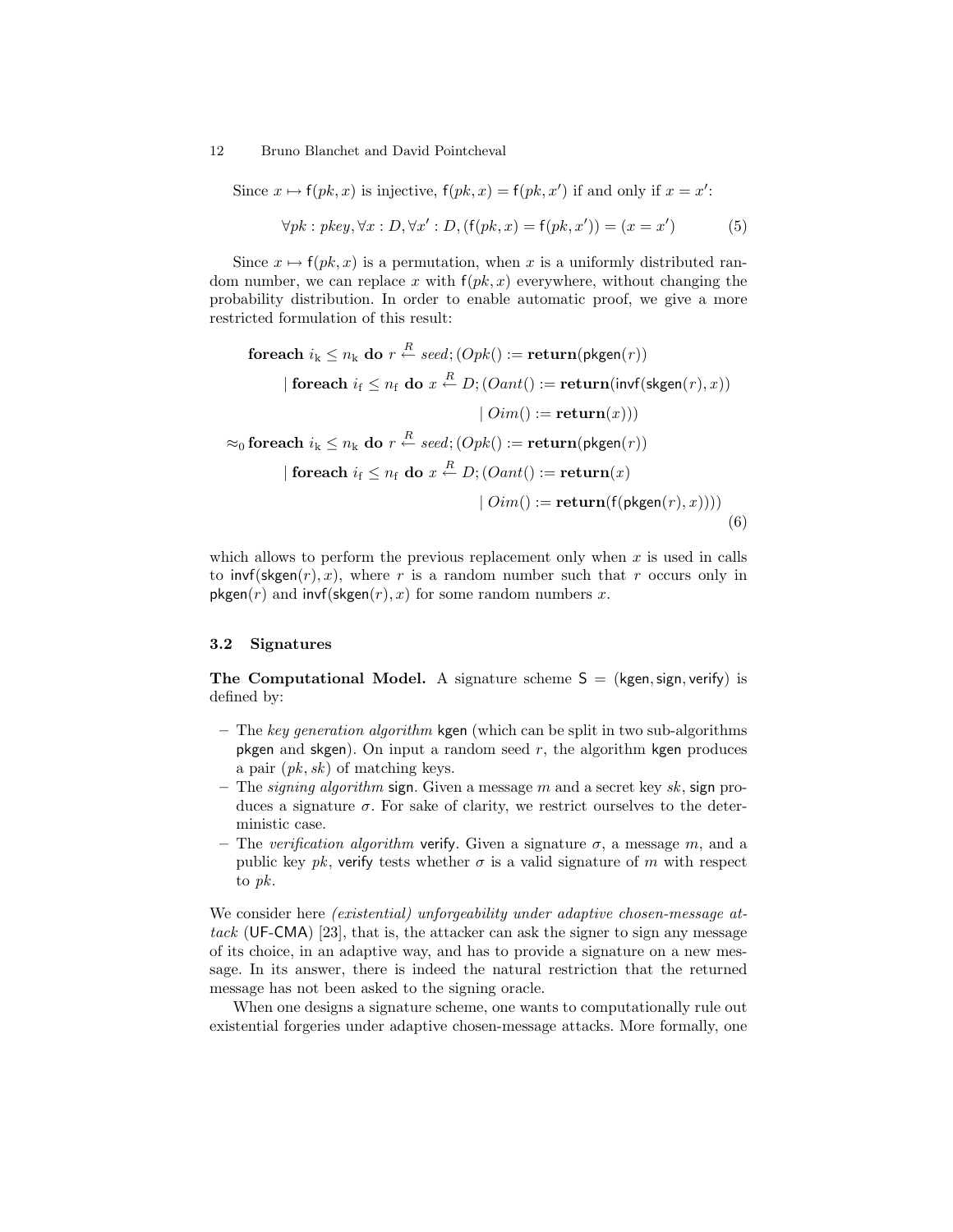wants that the success probability of any adversary  $A$  with a reasonable time is small, where

$$
\mathsf{Succ}^{\text{uf-cma}}_{\mathsf{S}}(\mathcal{A}) = \Pr\left[ r \stackrel{R}{\leftarrow} seed, (pk, sk) \leftarrow \mathsf{kgen}(r), (m, \sigma) \leftarrow \mathcal{A}^{\text{sign}(\cdot, sk)}(pk) : \right] .
$$

As above, we denote by  $\mathsf{Succ}^{\mathsf{uf-cma}}_{\mathsf{S}}(n_{s}, \ell, t)$  the maximal success probability an adversary can get within time t, after at most  $n_s$  queries to the signing oracle, where the maximum length of all messages in queries is  $\ell$ .

Syntactic Rules. Let seed be a large, fixed-length type. Let pkey, skey, and signature the types of public keys, secret keys, and signatures respectively. A signature scheme is defined as a set of four function symbols: skgen : seed  $\rightarrow$ skey generates secret keys; pkgen : seed  $\rightarrow$  pkey generates public keys; sign : bitstring  $\times$  skey  $\rightarrow$  signature generates signatures; and verify : bitstring  $\times$  pkey  $\times$ signature  $\rightarrow$  bool verifies signatures.

The signature verification succeeds for signatures generated by sign, that is,

$$
\forall m: \text{ } bitstring, \forall r: \text{ }seed, \text{ } verify(m, \text{pkgen}(r), \text{sign}(m, \text{skgen}(r))) = \text{true}
$$

According to the previous definition of UF-CMA, the following process  $LR$  executes event forge with probability at most  $\textsf{Succ}^{\text{uf-cma}}_S(n_s, \ell, t)$  in the presence of a context that runs in time  $t$ , where

$$
LR = Ogen() := r \xleftarrow{R} seed; pk \leftarrow pkgen(r); sk \leftarrow skgen(r); return(pk);
$$
  
(**forecast**  $i_s \leq n_s$  **do**  $OS(m : bitstring) := return(sign(m, sk))$   
 $| OT(m': bitstring, s: signature) :=$ **if** verify(m', pk, s) **then**  
**find**  $u_s \leq n_s$  such that (defined(m[u\_s])  $\wedge m' = m[u_s])$   
**then end else event forget**)

and  $\ell$  is the maximum length of m and  $m'$ . This is indeed clear since event forge is raised if a signature is accepted (by the verification algorithm), while the signing algorithm has not been called on the signed message.

#### 4 Examples

## 4.1 FDH Signature

The Full-Domain Hash (FDH) signature scheme [9] is defined as follows: Let pkgen, skgen, f, invf define a family of trapdoor one-way permutations. Let hash be a hash function, in the random oracle model. The FDH signature scheme uses the functions pkgen and skgen as key-generation functions, the signing algorithm is  $sign(m, sk) = invf(sk, hash(m)$ , and the verification algorithm is verify $(m', pk, s) = (f(pk, s) = hash(m'))$ . In this section, we explain how our automatic prover finds the well-known bound for Succu<sup>t-cma</sup> for the FDH signature scheme.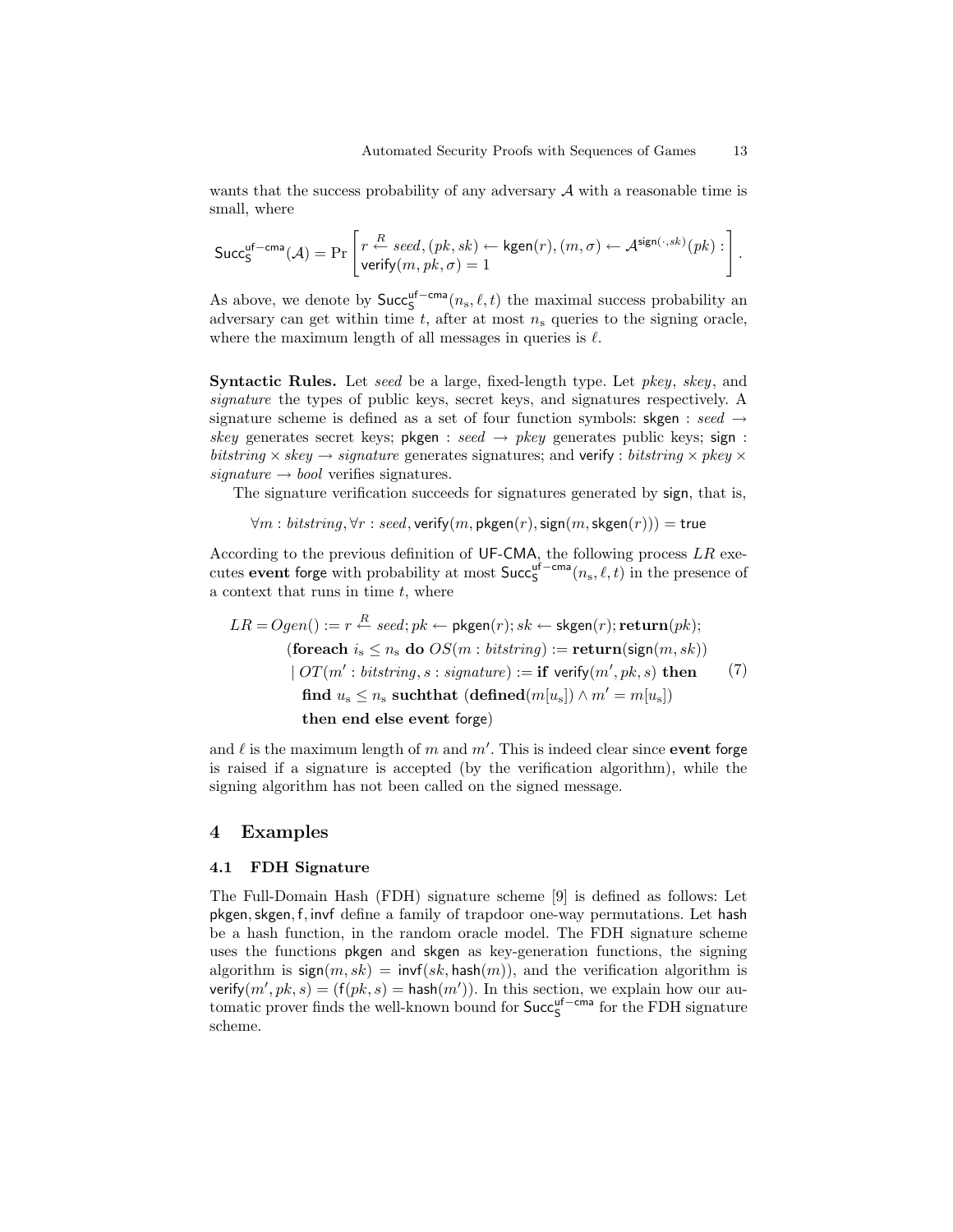The input given to the prover contains two parts. First, it contains the definition of security of primitives used to build the FDH scheme, that is, the definition of one-way trapdoor permutations (3), (4), (5), and (6) as detailed in Section 3.1 and the formalization of a hash function in the random oracle model:

foreach  $i_{\rm h} \leq n_{\rm h}$  do  $OH(x: \text{bitstring}) := \text{return}(\text{hash}(x))$  [all]  $\approx_0$  foreach  $i_h \leq n_h$  do  $OH(x : bitstring) :=$ find  $u \leq n_h$  such that  $(\text{defined}(x[u], r[u]) \wedge x = x[u])$  then return $(r[u])$ else  $r \stackrel{R}{\leftarrow} D;$ return $(r)$ (8)

This equivalence expresses that we can replace a call to a hash function with a random oracle, that is, an oracle that returns a fresh random number when it is called with a new argument, and the previously returned result when it is called with the same argument as in a previous call. Such a random oracle is implemented in our calculus by a lookup in the array  $x$  of the arguments of hash. When a u such that  $x[u], r[u]$  are defined and  $x = x[u]$  is found, hash has already been called with x, at call number u, so we return the result of that call,  $r[u]$ . Otherwise, we create a fresh random number r. (The indication  $|all|$  on the first line of (8) instructs the prover to replace all occurrences of hash in the game.)

Second, the input file contains as initial game the process  $G_0$  of Section 2.1. As detailed in Section 3.2, this game corresponds to the definition of security of the FDH signature scheme (7). An important remark is that we need to add to the standard definition of security of a signature scheme the hash oracle. This is necessary so that, after transformation of hash into a random oracle, the adversary can still call the hash oracle. (The adversary does not have access to the arrays that encode the values of the random oracle.) Our goal is to bound the probability  $p(t)$  that **event** forge is executed in this game in the presence of a context that runs in time  $t: p(t) = \text{Succ}_{S}^{\text{uf-cma}}(qS, \ell, t+t_H) \ge \text{Succ}_{S}^{\text{uf-cma}}(qS, \ell, t)$ where  $t_H$  is the total time spent in the hash oracle and  $\ell$  is the maximum length of  $m$  and  $m'$ .

Given this input, our prover automatically produces a proof that this game executes event forge with probability  $p(t) \leq (qH + qS + 1)$ Succ $_{\mathcal{P}}^{\mathsf{ow}}(t + (qH +$  $qS)t_f + (3qS + 2qH + qS^2 + 2qSqH + qH^2)t_{eq}(\ell)$  where  $\ell$  is the maximum length of a bit-string in m, m', or x and  $t_{eq}(\ell)$  is the time of a comparison between bit-strings of length at most  $\ell$ . (Evaluating a find implies evaluating the condition of the find for each value of the indexes, so here the lookup in an array of size n of bit-strings of length  $\ell$  is considered as taking time  $n \times t_{eq}(\ell)$ , although there are in fact more efficient algorithms for this particular case of array lookup.) If we ignore the time of bit-string comparisons, we obtain the usual upper-bound [10]  $(qH + qS + 1)$ Succ<sup>ow</sup> $(t + (qH + qS)t_f)$ . The prover also outputs the sequence of games that leads to this proof, and a succinct explanation of the transformation performed between consecutive games of the sequence. The input and output of the prover, as well as the prover itself, are available at http: //www.di.ens.fr/~blanchet/cryptoc/FDH/; the runtime of the prover on this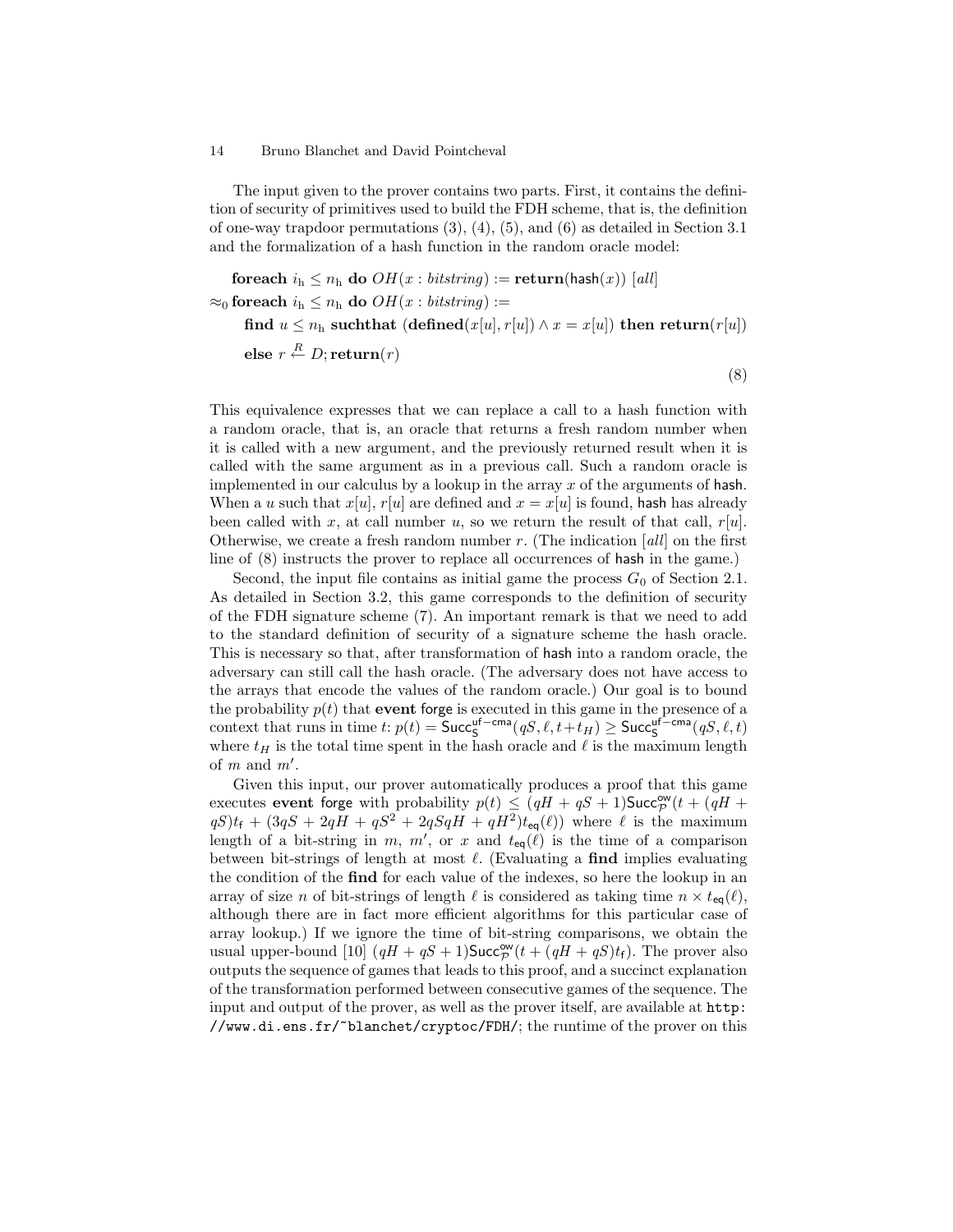example is 14 ms on a Pentium M 1.8 GHz. The prover has been implemented in Ocaml and contains 14800 lines of code.

We sketch here the main proof steps. Starting from the initial game  $G_0$  given in Section 2.1, the prover tries to apply all observational equivalences it has as hypotheses, that is here, (3), (6), and (8). It succeeds applying the security of the hash function (8), so it transforms the game accordingly, by replacing the left-hand side with the right-hand side of the equivalence. Each call to hash is then replaced with a lookup in the arguments of all calls to hash. When the argument of hash is found in one of these arrays, the returned result is the same as the result previously returned by hash. Otherwise, we pick a fresh random number and return it.

The obtained game is then simplified. In particular, when the argument  $m'$ of OT is found in the arguments m of the call to hash in OS, the find in OT always succeeds, so its else branch can be removed (that is, when  $m'$  has already been passed to the signature oracle, it is not a forgery).

Then, the prover tries to apply an observational equivalence. All transformations fail, but when applying (6), the game contains  $\text{invf}(sk, y)$  while (6) expects invf(skgen(r), y), which suggests to remove assignments to variable sk for it to succeed. So the prover performs this removal: it substitutes  $\mathsf{skgen}(r)$  for sk and removes the assignment sk  $\leftarrow$  skgen(r). The transformation (6) is then retried. It now succeeds, which leads to replacing  $r_j$  with  $f(\mathsf{pkgen}(r), r_j)$  and  $\textsf{invf}(\textsf{skgen}(r), r_j)$  with  $r_j$ , where  $r_j$  represents the random numbers that are the result of the random oracle. (The term  $f(\mathsf{pkgen}(r), r_i)$  can then be computed by oracle Oy of (3) and  $r_i$  can be computed by Ox.) More generally, in our prover, when a transformation  $\mathcal T$  fails, it may return transformations  $\mathcal T'$  to apply in order to enable  $\mathcal{T}$  [14, Section 5]. In this case, the prover applies the suggested transformations  $T'$  and retries the transformation  $T$ .

The obtained game is then simplified. In particular, by injectivity of f (5), the prover replaces terms of the form  $f(pk, s) = f(\mathsf{pkgen}(r), r_i)$  with  $s = r_i$ , knowing  $pk = pkgen(r)$ . (The test  $s = r_j$  can then be computed by oracle  $Oeq$  of (3).)

The prover then tries to apply an observational equivalence. It succeeds using the definition of one-wayness (3). This transformation leads to replacing  $f(\bar{p}kgen(r), r_j)$  with  $f'(pkgen'(r), r_j), r_j$  with  $k_j \leftarrow$  mark;  $r_j$ , and  $s = r_j$  with find  $u_j \leq N$  such that  $(\text{defined}(k_i[u_j]) \wedge \text{true})$  then  $s = r_j$  else false. The difference of probability is  $p^{\text{ow}}(t+t') = n_k \times n_f \times \text{Succ}^{\text{ow}}_p(t+t'+(n_k n_f-1)t_f+$  $(n_{k} - 1)t_{\text{pkgen}} = (qH + qS + 1)Succ^{ow}_{\mathcal{P}}(t + t' + (qH + qS)t_{\text{f}})$  where  $n_{k} = 1$  is the number of key pairs considered,  $n_f = qH + qS + 1$  is the number of antecedents of f, and  $t' = (3qS + 2qH + qS^2 + 2qSqH + qH^2)t_{eq}(\ell)$  is the runtime of the context put around the equivalence (3).

Finally, the obtained game is simplified again. Thanks to some equational reasoning, the prover manages to show that the **find** in  $OT$  always succeeds, so its else branch can be removed. The prover then detects that the forge event cannot be executed in the resulting game, so the desired property is proved, and the probability that forge is executed in the initial game is the sum of the differences of probability between games of the sequence, which here comes only from the application of one-wayness (3).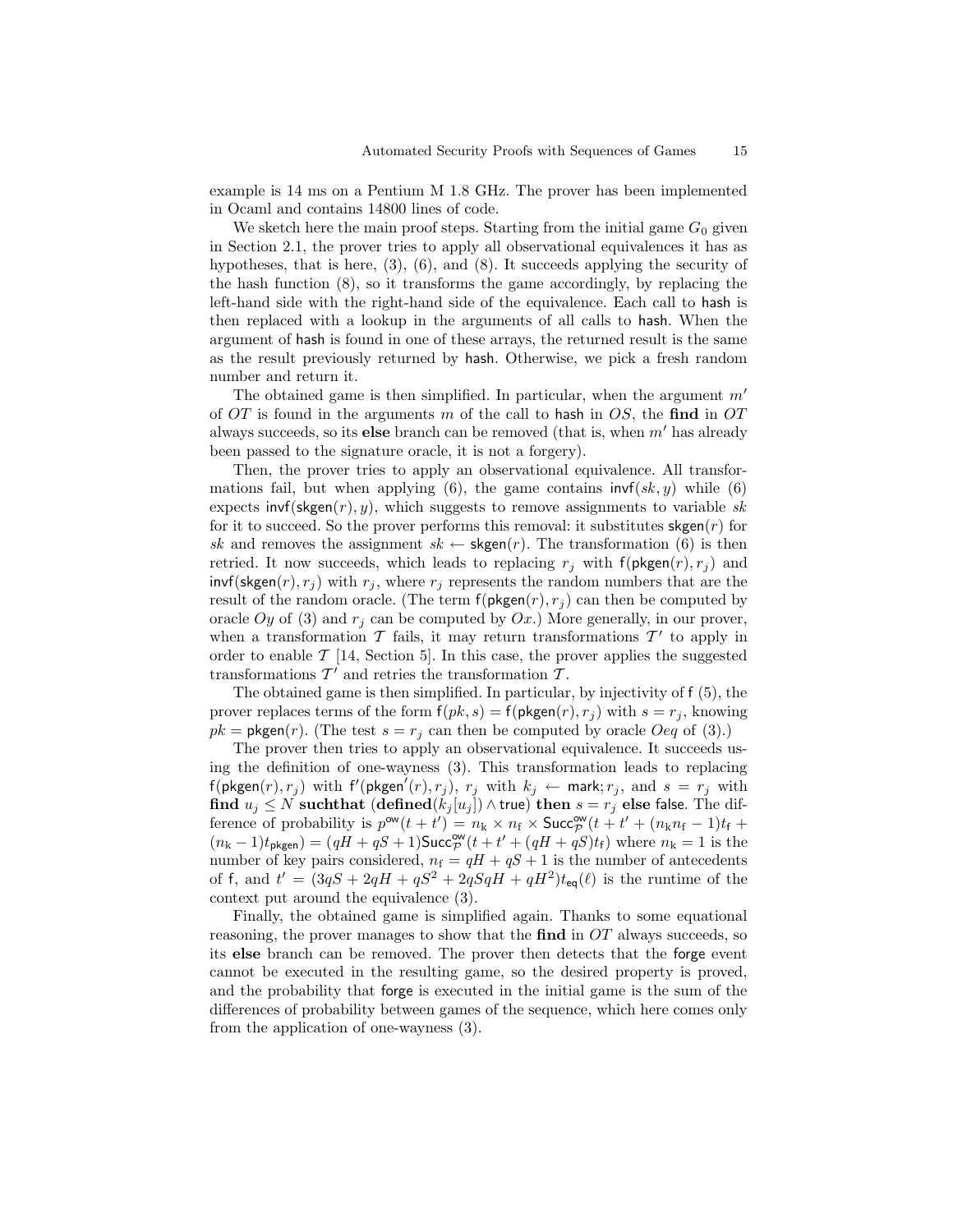### 4.2 Encryption Schemes

Besides proving the security of many protocols [14], we have also used our prover for proving other cryptographic schemes. For example, our prover can show that the basic Bellare-Rogaway construction [9] without redundancy (*i.e.*  $\mathcal{E}(m,r)$ )  $f(r)$ ||hash(r) xor m) is IND-CPA, with the following manual proof:

| crypto hash                                        | apply the security of hash $(8)$                           |
|----------------------------------------------------|------------------------------------------------------------|
| remove_assign binder pk remove assignments to $pk$ |                                                            |
| crypto f r                                         | apply the security of $f(3)$ with random seed r            |
| crypto xor *                                       | apply the security of <b>xor</b> as many times as possible |
| success                                            | check that the desired property is proved                  |

These manual indications are necessary because (3) can also be applied without removing the assignments to pk, but with different results:  $f(pk, x)$  is computed by applying f to the results of oracles  $Opk$  and  $Ox$  if assignments to pk are not removed, and by oracle  $O<sub>y</sub>$  if assignments to pk are removed.

With similar manual indications, it can show that the enhanced variant with redundancy  $\mathcal{E}(m,r) = f(r) \|\textsf{hash}(r) \times \textsf{or} \, m\|\textsf{hash}(r) \times \textsf{or} \, m, r)$  is IND-CCA2. With an improved treatment of the equational theory of xor, we believe that it could also show that  $\mathcal{E}(m, r) = f(r) \|\text{hash}(r) \times \text{or } m\|\text{hash}'(m, r)$  is IND-CCA2.

# 5 Conclusion

We have presented a new tool to automatically prove the security of both cryptographic primitives and cryptographic protocols. As usual, assumptions and expected security notions have to be stated. For the latter, specifications are quite similar to the usual definitions, where a "bad" event has to be shown to be unlikely. However, the former may seem more intricate, since it has to be specified as an observational equivalence. Anyway, this has to be done only once for all proofs, and several specifications have already been given in [13–15]: one-wayness, UF-CMA signatures, UF-CMA message authentication codes, IND-CPA symmetric stream ciphers, IND-CPA and IND-CCA2 public-key encryption, hash functions in the random oracle model, xor, with detailed proofs for the first three. Thereafter, the protocol/scheme itself has to be specified, but the syntax is quite close to the notations classically used in cryptography. Eventually, the prover provides the sequence of transformations, and thus of games, which lead to a final experiment (indistinguishable from the initial one) in which the "bad" event never appears. Since several paths may be used for such a sequence, the user is allowed (but does not have) to interact with the prover, in order to make it follow a specific sequence. Of course, the prover will accept only if the sequence is valid. Contrary to most of the formal proof techniques, the failure of the prover does not lead to an attack. It just means that the prover did not find an appropriate sequence of games.

Acknowledgments We thank Jacques Stern for initiating our collaboration on this topic and the anonymous reviewers for their helpful comments. This work was partly supported by ARA SSIA Formacrypt.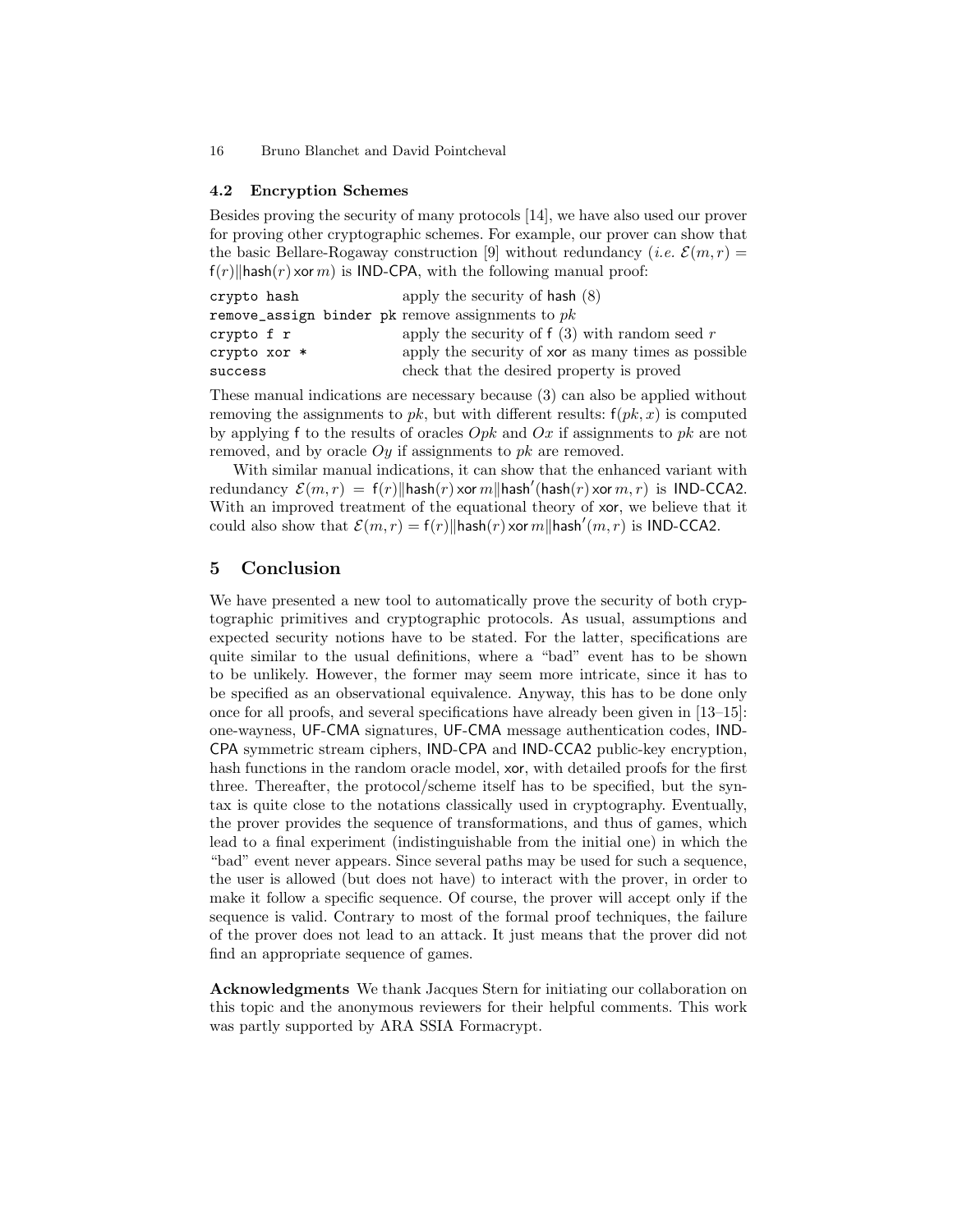## References

- 1. M. Abadi and P. Rogaway. Reconciling two views of cryptography (the computational soundness of formal encryption). Journal of Cryptology, 15(2):103–127, 2002.
- 2. M. Backes and P. Laud. A mechanized, cryptographically sound type inference checker. In Workshop on Formal and Computational Cryptography (FCC'06), July 2006. To appear.
- 3. M. Backes and B. Pfitzmann. Symmetric encryption in a simulatable Dolev-Yao style cryptographic library. In CSFW'04. IEEE, June 2004.
- 4. M. Backes and B. Pfitzmann. Relating symbolic and cryptographic secrecy. In 26th IEEE Symposium on Security and Privacy, pages 171–182. IEEE, May 2005.
- 5. M. Backes, B. Pfitzmann, and M. Waidner. A composable cryptographic library with nested operations. In CCS'03, pages 220–230. ACM, Oct. 2003.
- 6. M. Backes, B. Pfitzmann, and M. Waidner. Symmetric authentication within a simulatable cryptographic library. In ESORICS'03, LNCS 2808, pages 271–290. Springer, Oct. 2003.
- 7. G. Barthe, J. Cederquist, and S. Tarento. A machine-checked formalization of the generic model and the random oracle model. In IJCAR'04, LNCS 3097, pages 385–399. Springer, July 2004.
- 8. M. Bellare. Practice-Oriented Provable Security. In ISW '97, LNCS 1396. Springer, 1997.
- 9. M. Bellare and P. Rogaway. Random Oracles Are Practical: a Paradigm for Designing Efficient Protocols. In CCS'93, pages 62–73. ACM Press, 1993.
- 10. M. Bellare and P. Rogaway. The Exact Security of Digital Signatures How to Sign with RSA and Rabin. In Eurocrypt '96, LNCS 1070, pages 399–416. Springer, 1996.
- 11. M. Bellare and P. Rogaway. The Game-Playing Technique and its Application to Triple Encryption, 2004. Cryptology ePrint Archive 2004/331.
- 12. B. Blanchet. Automatic proof of strong secrecy for security protocols. In IEEE Symposium on Security and Privacy, pages 86–100, May 2004.
- 13. B. Blanchet. A computationally sound mechanized prover for security protocols. Cryptology ePrint Archive, Report 2005/401, Nov. 2005. Available at http:// eprint.iacr.org/2005/401.
- 14. B. Blanchet. A computationally sound mechanized prover for security protocols. In IEEE Symposium on Security and Privacy, pages 140–154, May 2006.
- 15. B. Blanchet and D. Pointcheval. Automated security proofs with sequences of games. Cryptology ePrint Archive, Report 2006/069, Feb. 2006. Available at http://eprint.iacr.org/2006/069.
- 16. R. Canetti. Universally composable security: A new paradigm for cryptographic protocols. In FOCS'01, pages 136–145. IEEE, Oct. 2001. An updated version is available at Cryptology ePrint Archive, http://eprint.iacr.org/2000/067.
- 17. R. Canetti and J. Herzog. Universally composable symbolic analysis of cryptographic protocols (the case of encryption-based mutual authentication and key exchange). Cryptology ePrint Archive, Report 2004/334, 2004. Available at http://eprint.iacr.org/2004/334.
- 18. V. Cortier and B. Warinschi. Computationally sound, automated proofs for security protocols. In ESOP'05, LNCS 3444, pages 157–171. Springer, Apr. 2005.
- 19. A. Datta, A. Derek, J. C. Mitchell, V. Shmatikov, and M. Turuani. Probabilistic polynomial-time semantics for a protocol security logic. In ICALP'05, LNCS 3580, pages 16–29. Springer, July 2005.